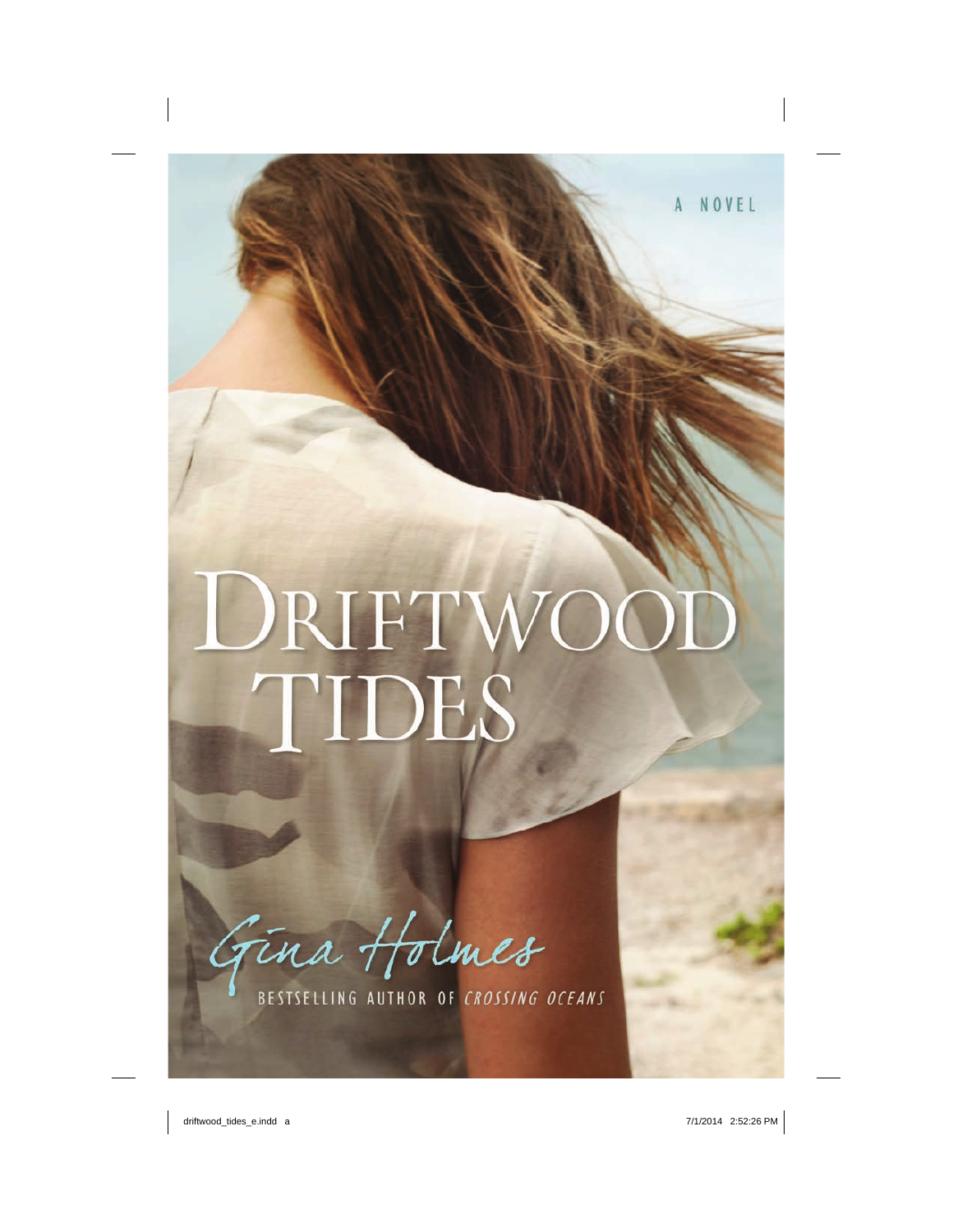# **PRAISE FOR GINA HOLMES**

*Wings of Glass*

"Gina Holmes creates complex, fully realized characters, deftly portraying the nuances of an abusive relationship. . . . Recommend it to fans of Karen Kingsbury and Kimberla Lawson Roby."

**LIBRARY JOURNAL,** *Starred Review*

"You'll be sorry to see the story end, because it is so honest and mesmerizing."

**ROMANTIC TIMES TOP PICK,** 4½ stars

"Highly acclaimed author Gina Holmes tells a heartrending yet uplifting story of the power of friendship between women."

**SERENE CHASE,** *USA Today*

Holmes pours her heart onto the page in *Wings of Glass*. . . . If you've ever suffered at the hands of someone whose idea of showing love is being abusive, you will find a kindred spirit in Penny Taylor. *Wings of Glass* is a powerful, can't-put-down novel, so real that it reads like a memoir."

**LIZ CURTIS HIGGS,** *New York Times* bestselling author of *Mine Is the Night*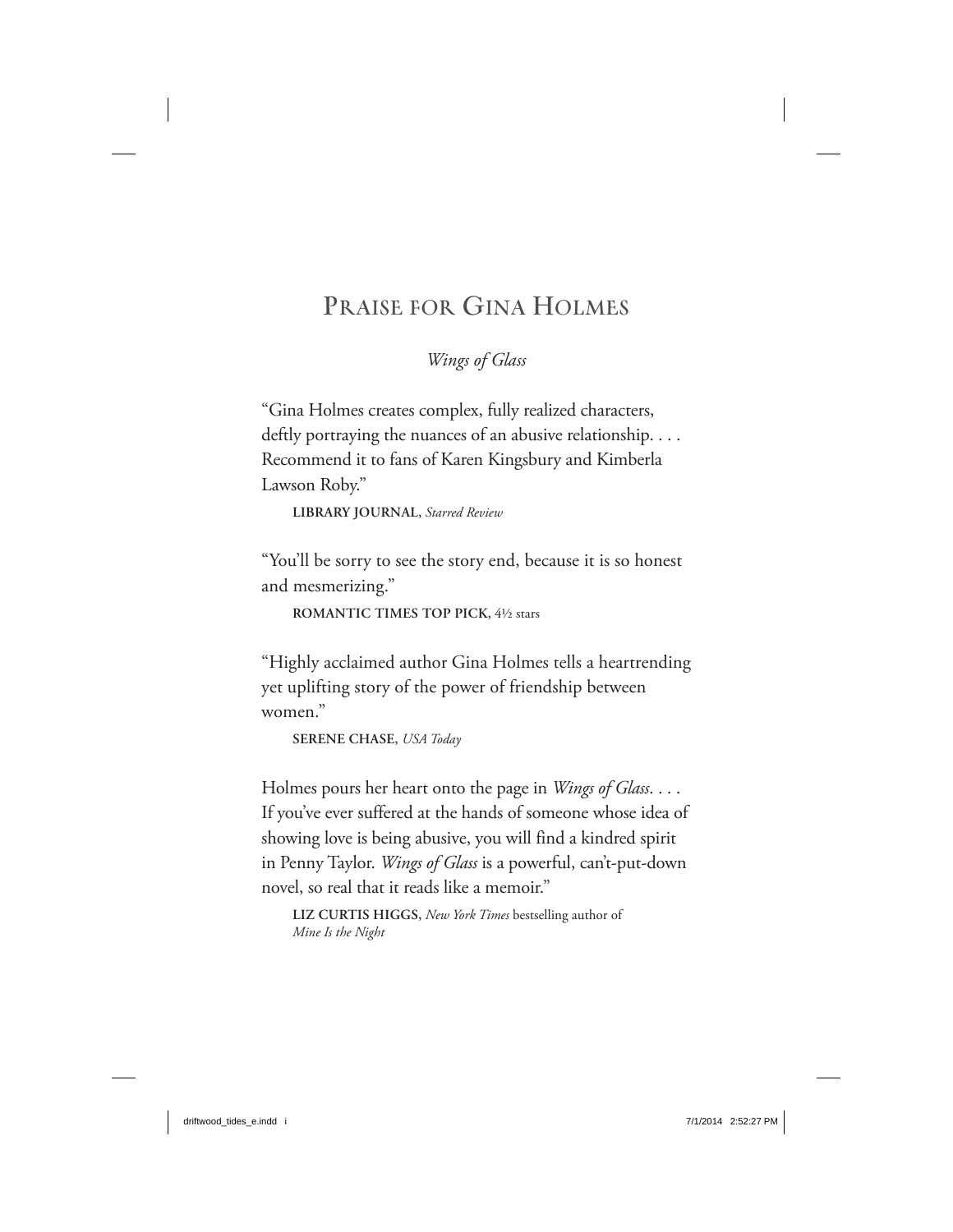"Simply stellar. Gina Holmes's stunning literary talent glistens like crystal in *Wings of Glass*."

**SUSAN MEISSNER,** author of *A Sound Among the Trees*

"*Wings of Glass* is a moving novel filled with humor, grit, and grace."

**JULIE KLASSEN,** award-winning author

"An honest and realistic look at abuse is never easy in fiction, but Holmes weaves the story with grace, ease, and above all, hope."

**RACHEL HAUCK,** author of *The Wedding Dress*

"Gina Holmes is known for crafting intense literary prose and dynamically drawn characters. With *Wings of Glass*, she's done it again."

**JULIE CANTRELL,** *New York Times* and *USA Today* bestselling author of *Into the Free*

### *Dry as Rain*

"Adultery, guilt, forgiveness, and, eventually, healing are examined in this well-written, compelling, faith-based novel."

### *BOOKLIST*

"Fans of emotionally packed domestic fiction will love it." *LIBRARY JOURNAL*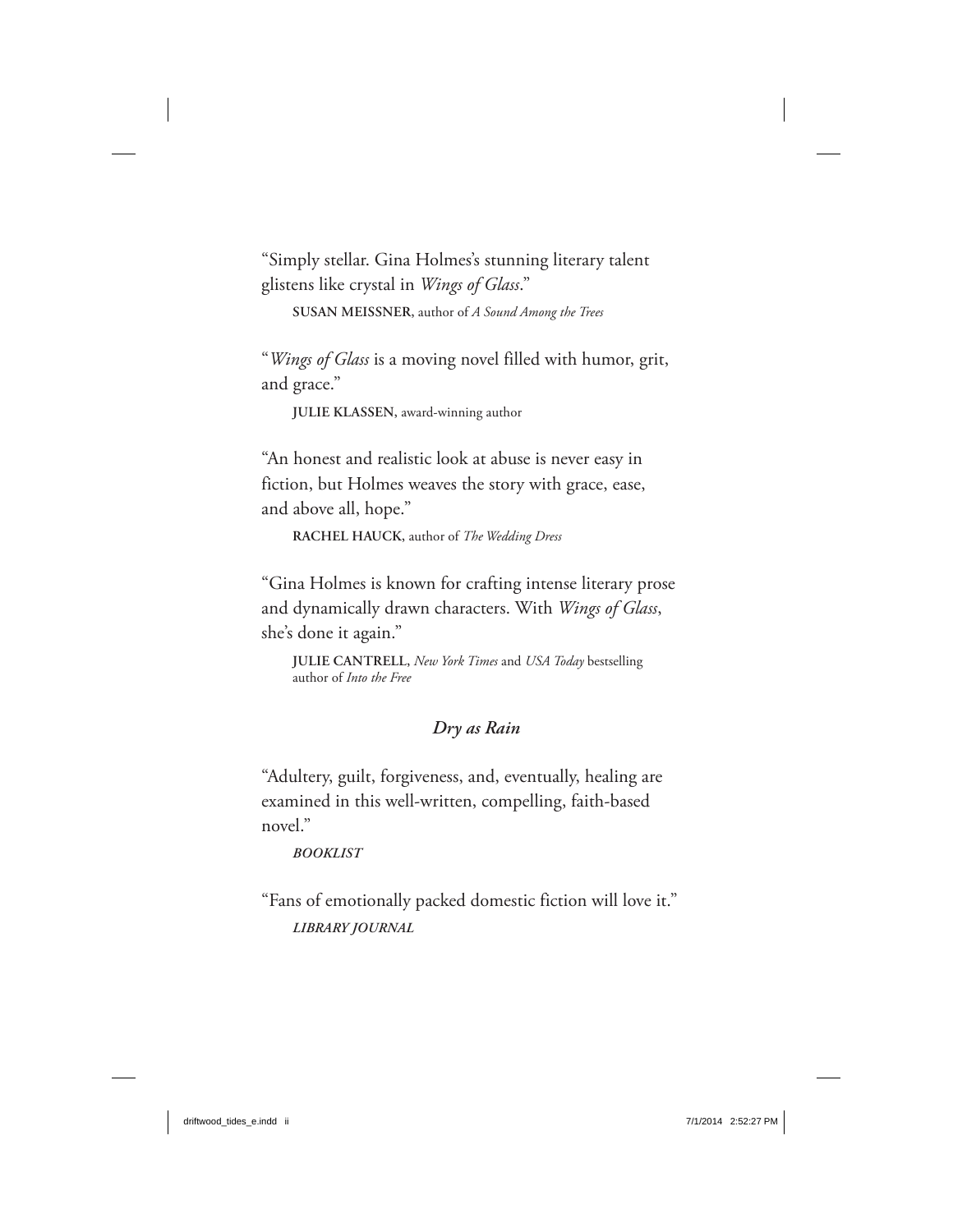"Holmes grabs the reader with a unique storyline about infidelity and what it truly means to forgive after betrayal. By looking at the situation from a different angle, the author provides a great deal of food for thought and contemplation."

*ROMANTIC TIMES*

### *Crossing Oceans*

"[A] haunting tale that packs an emotional wallop. Keep tissues near."

*PUBLISHERS WEEKLY*

"Holmes's characters are so real they pop from the pages. . . . [A] dramatic, emotional, faith-based novel."

*BOOKLIST*

"Poignant and unforgettable, this book will break your heart—and then put the pieces back together again. An uplifting and inspiring tale that reminds us to live every day as if it's our last."

**TESS GERRITSEN,** *New York Times* bestselling author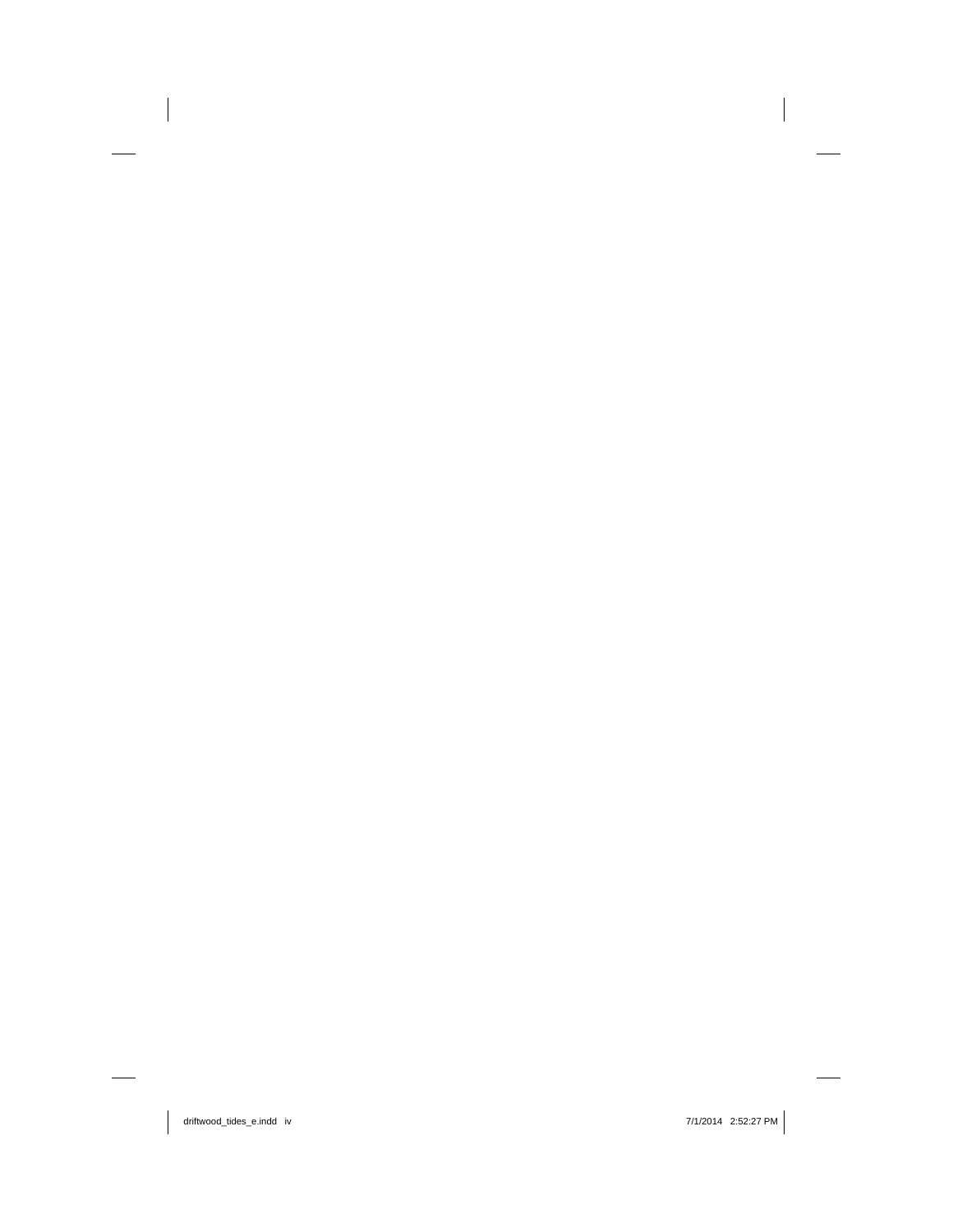

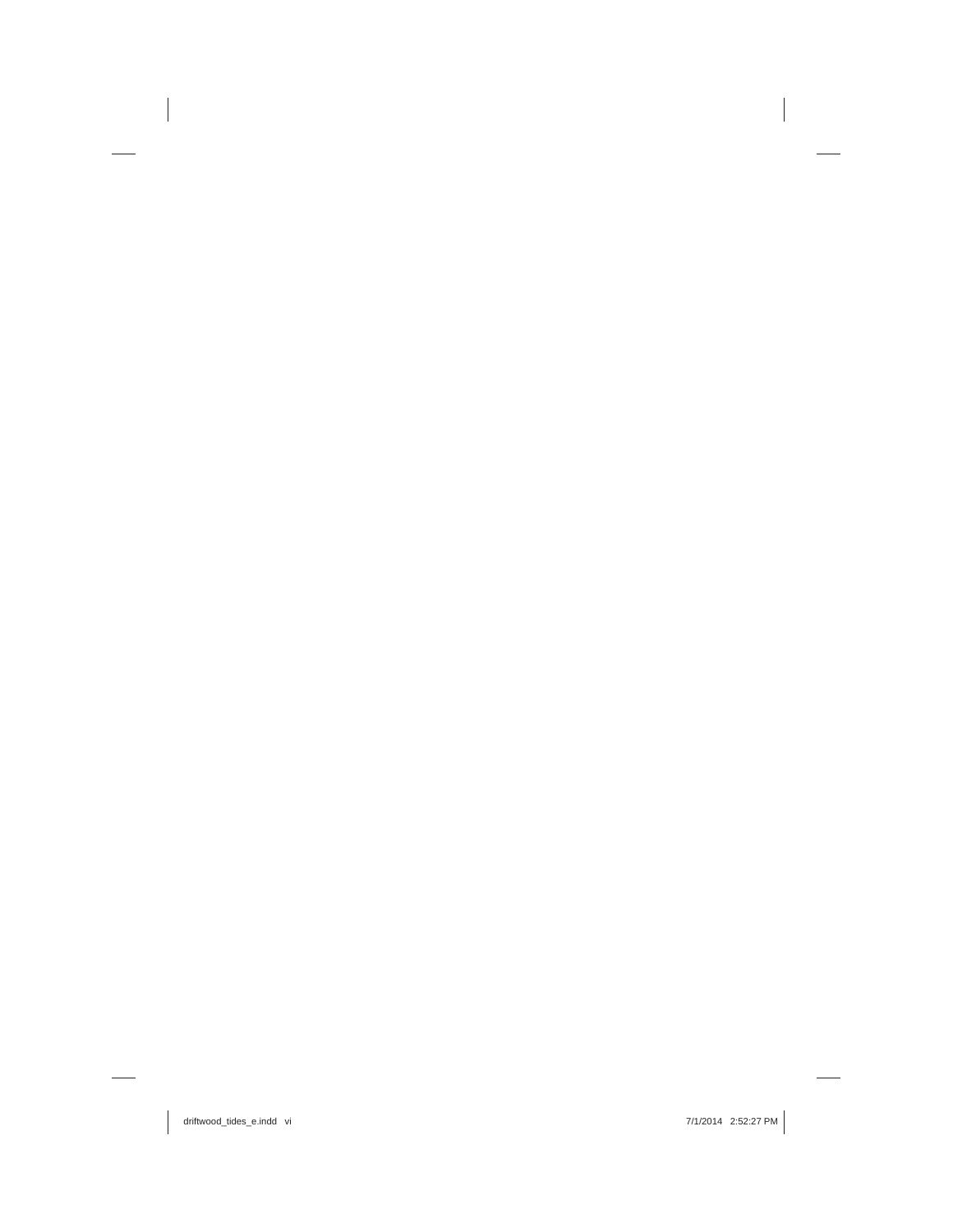# DRIFTWOOD TIDES

*Tyndale House Publishers, Inc., Carol Stream, Illinois* Tyndale House Publishers, *I*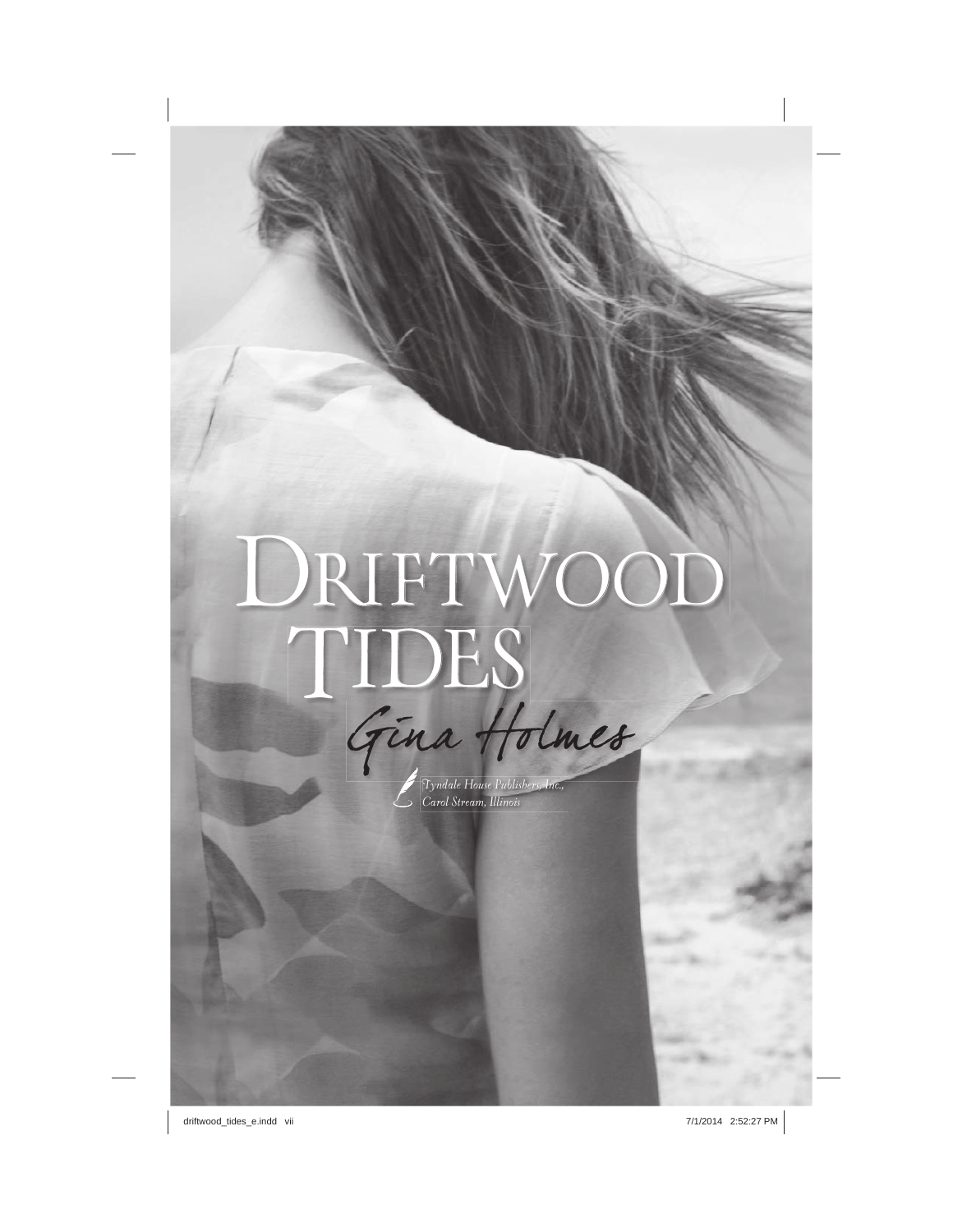Visit Tyndale online at www.tyndale.com.

To learn more about Gina Holmes, visit www.ginaholmes.com and www.novelrocket.com.

*TYNDALE* and Tyndale's quill logo are registered trademarks of Tyndale House Publishers, Inc.

*Driftwood Tides*

Copyright © 2014 by Gina Holmes. All rights reserved.

Cover photograph copyright © Erica Shires/Media Bakery. All rights reserved.

Designed by Beth Sparkman

Edited by Kathryn S. Olson

The author is represented by Chip MacGregor of MacGregor Literary, 2373 NW 185th Avenue, Suite 165, Hillsboro, OR 97124.

Scripture quotations are taken from the *Holy Bible*, New Living Translation, copyright © 1996, 2004, 2007, 2013 by Tyndale House Foundation. Used by permission of Tyndale House Publishers, Inc., Carol Stream, Illinois 60188. All rights reserved.

*Driftwood Tides* is a work of fiction. Where real people, events, establishments, organizations, or locales appear, they are used fictitiously. All other elements of the novel are drawn from the author's imagination.

### **Library of Congress Cataloging-in-Publication Data**

| Holmes, Gina                                                   |            |
|----------------------------------------------------------------|------------|
| Driftwood tides / Gina Holmes.                                 |            |
| pages cm                                                       |            |
| ISBN 978-1-4143-6642-5 (sc)                                    |            |
| 1. Widows-Fiction. 2. Illegitimate children-Fiction. I. Title. |            |
| PS3608.Q494354D752014                                          |            |
| $813'.6 - dc23$                                                | 2014015676 |

Printed in the United States of America

|  |  | 20 19 18 17 16 15 14 |  |
|--|--|----------------------|--|
|  |  | 7 6 5 4 3 2 1        |  |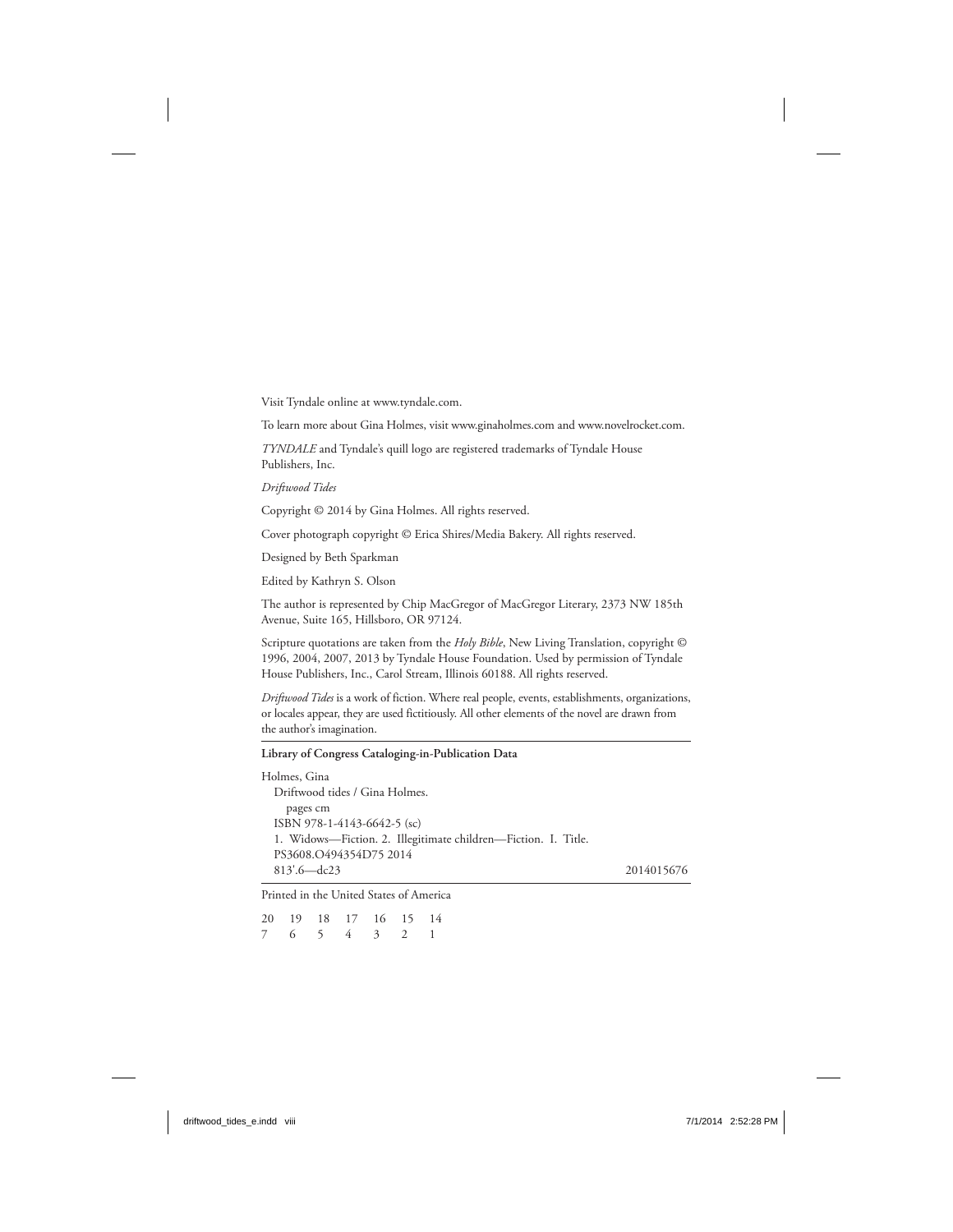# **PROLOGUE**

The pillow pushed against Holton Creary's nose, forc-<br>ing him to turn for air. His eyes fluttered, opening just enough to take in the first blush of morning light. Realizing he had at least another solid hour to sleep, he smiled in contentment. Flipping toward his wife's side of the bed, he reached out to pull her close. Molding her warm, familiar body against his was a ritual as old as their marriage. But instead of coming to rest on her hip, his hand thudded against the mattress, jolting him fully awake. Lifting his head, he listened for her pattering about, but he heard only Rufus snoring from his spot on the floor.

The small house was full of the smell of freshly brewed coffee . . . but no sign of her. He peered out the front window, not surprised to see her standing with her back to him, watching the sunrise from the beach they called a front yard. She was wearing her nightgown, his old cardigan serving as her bathrobe. The breeze made the nightgown cling to her legs, which filled him with a momentary possessiveness. If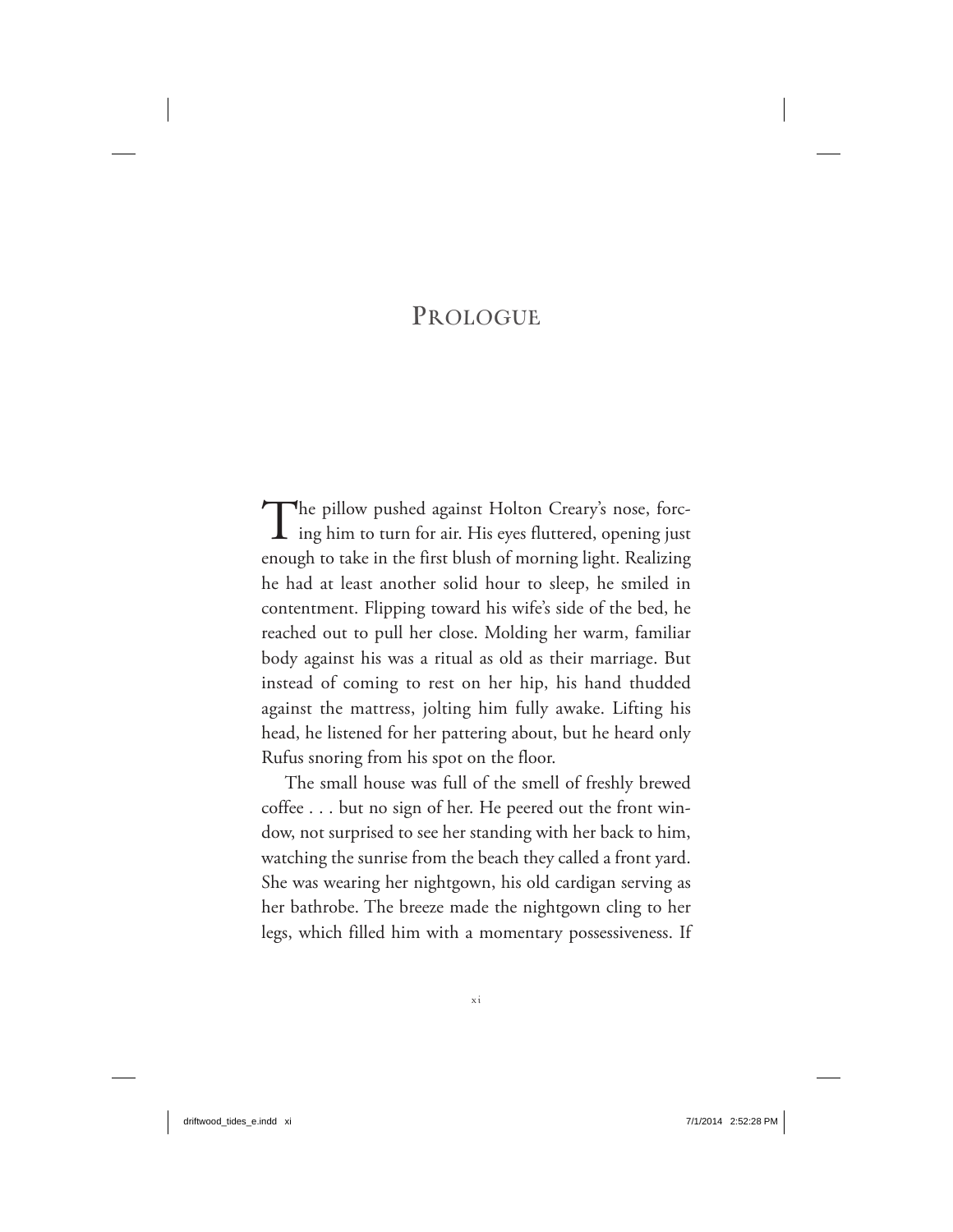any man should happen to walk by at that moment, the sight of her would stop him in his tracks. That was the downside of marrying a beautiful woman—Holton wasn't the only man with appreciative eyes.

He climbed down the stairs leading to the beach and quietly sidled up behind her. He wrapped his arms around her waist, causing her to jump and turn her head in surprise. A warm smile replaced her startled expression. "You're up early," she said.

"I missed you." He rested his chin on her shoulder, catching a whiff of the perfume left over from the day before.

"Did the cicadas wake you?" she asked.

It was only then that he registered the sound of their screeching. It reminded him of a sprinkler system on overdrive. "Actually, I didn't even hear them until you mentioned it."

She twisted her mouth at him. "In your own world, as usual." The lightness of her tone told him she wasn't picking a fight.

"Right now, I'm all about yours." He hugged her waist tighter.

"I'll never get used to this," she said with a contented sigh.

Looking out at the sunrise with its layered gauzy pinks and purples, he knew just what she meant. "I forgot how beautiful the beach could be this time of morning."

She spun around to face him. Her light-brown eyes glinted, tiny lines forming around the corners, followed by a smile. "Not just the view. I mean this whole place. You. The gallery. My life is like a dream."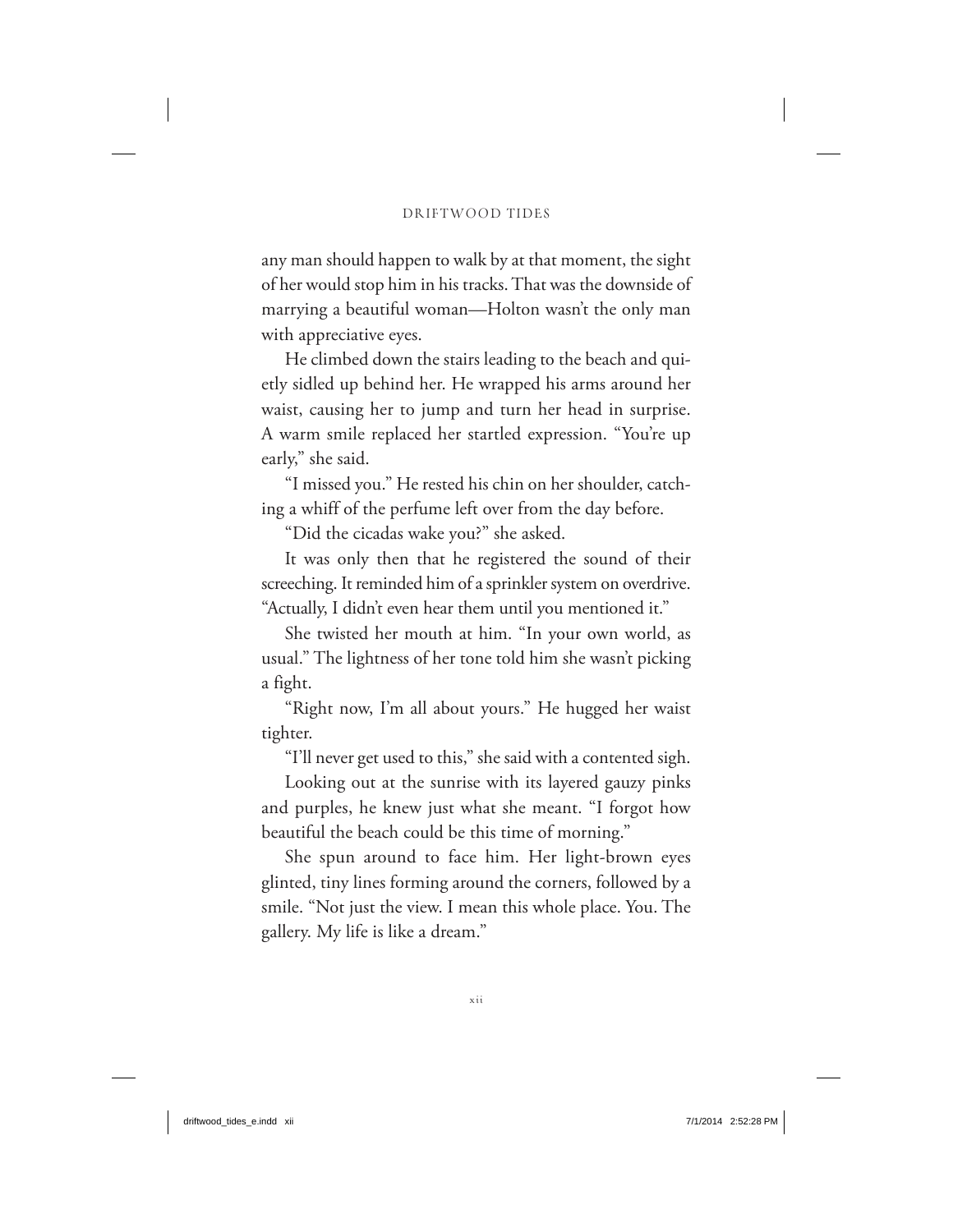GINA HOLMES

He cleared his throat before his voice could crack from emotion. "I thought you'd be mad at me for coming home so late last night."

She turned to face the water again, reaching back for his hands. She wrapped them around her waist and leaned her back against him. "What good does it do? I'd have better luck punishing Rufus for drooling. I married an artist. It's not fair getting mad at you for being the person I fell in love with."

He ran her golden hair between his fingers. She was more than he deserved. So much more.

"Is it almost finished?" she asked. "Tell me it's about done."

He had spent nearly every waking moment, when they weren't at the gallery, working on the stallion. Until now, she'd always spoken with a twinge of contempt whenever mentioning the piece, like a jealous lover. He knew he was leaving her alone far too much, but tomorrow or the next day it would be finished, and he'd make it up to her.

He kissed the top of her head. "It would have been done yesterday if I hadn't been working on a certain brake issue."

Looking over her shoulder at him, her eyes brightened. "You finally fixed them? No more screeching?"

"Not a peep."

She turned around in his arms and kissed his lips in gratitude.

"If I'd known that was waiting for me, I'd have taken care of it last week."

"If you had taken care of it last week, you'd be getting more than a kiss."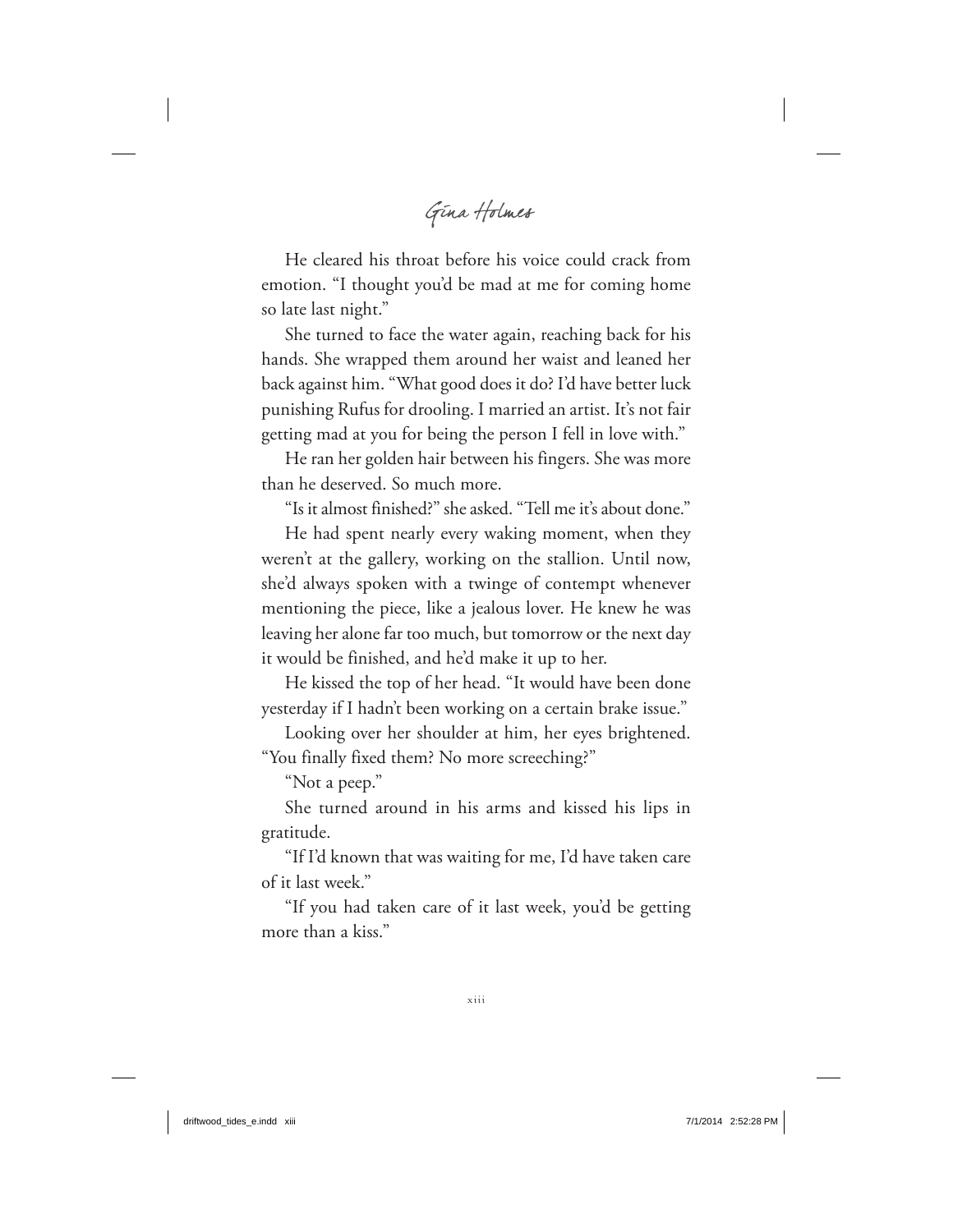He wriggled his eyebrows. "What can I get for adding an oil change?"

She slapped him playfully. "I better get ready."

He glanced at his watch. "We've got plenty of time. What's the hurry?"

"I was tired last night. I didn't sweep or count the drawer."

Guilt niggled at him. She had slowly taken over all the chores at the gallery that they'd agreed would be his. "I'll run over and do it. You take your time and enjoy the morning."

She laid her soft hand on his cheek, shielding it from the ocean breeze. "Not a chance. I want my husband back. I've got the gallery. You finish the stallion before I decide to set it on fire."

"Deal," he said.



It wasn't an hour after Holton handed her a travel mug of coffee and kissed her through the open car window that a squad car pulled up in front of the house. The moment the policeman took off his hat and slid it under his arm, Holton knew.

After the man informed him Adele had been killed on impact when her car hit another at nearly sixty miles an hour, he said nothing. He was so stunned that his heart froze, unable to respond. Before that could change, he drove to the nearest liquor store and bought the biggest bottle of gin he could find.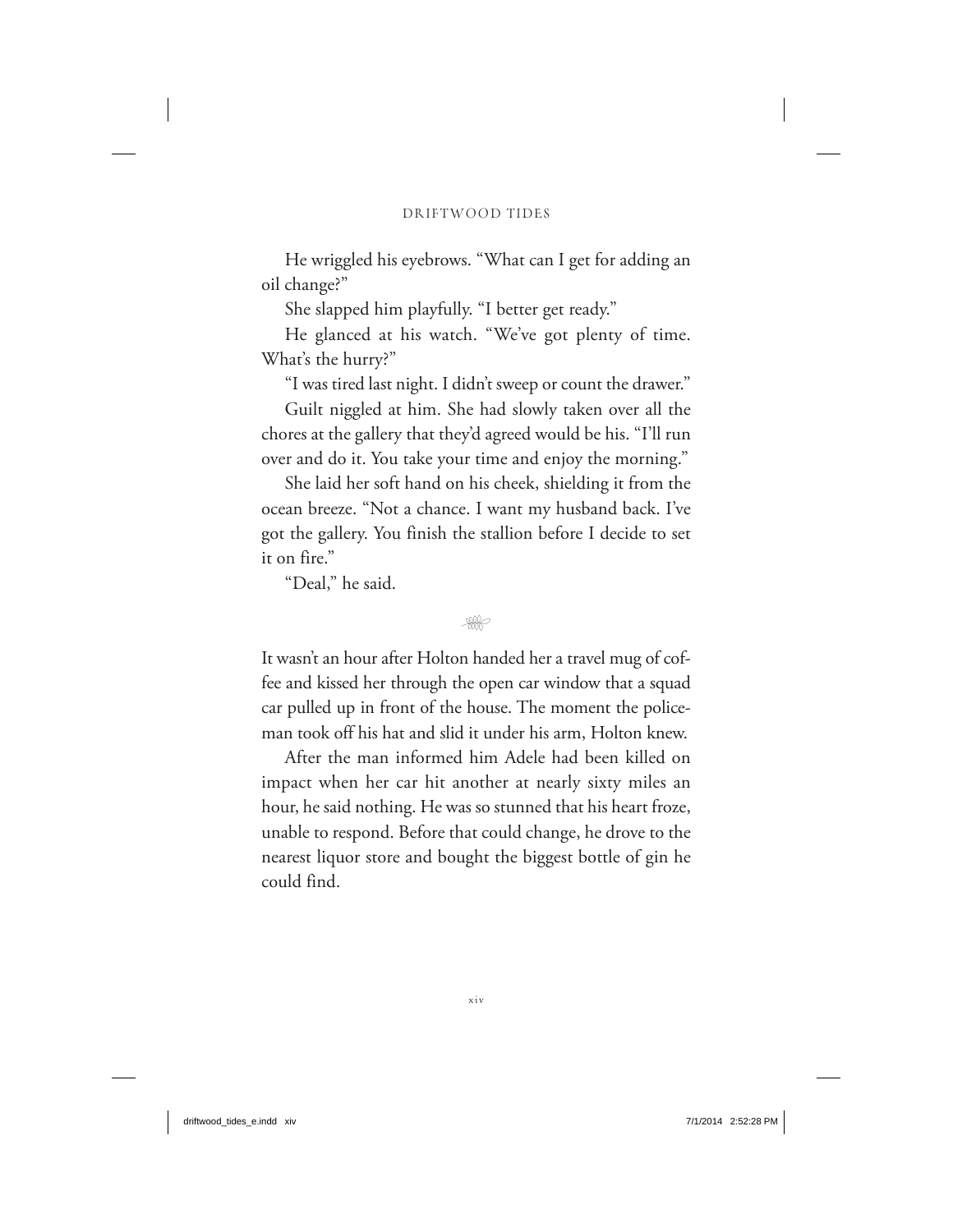*Chapter 1*

The lab had either made a big mistake and none of the results could be trusted, or else her world was about to be turned upside down. It was this Libby Slater thought of as she rushed from the stationery store, bag in hand.

The day had started out pleasant enough. The weather was beautiful, she'd met Rob for lunch, and not one of her clients had dropped a shoe box of receipts on her desk, assuming she'd sort it all out. But then, in the middle of her ordinary day, she'd logged on to her online health account to check the results from Rob's and her premarital genetic counseling workup and gotten the shock of a lifetime.

The results should put her mind at ease, the doctor's note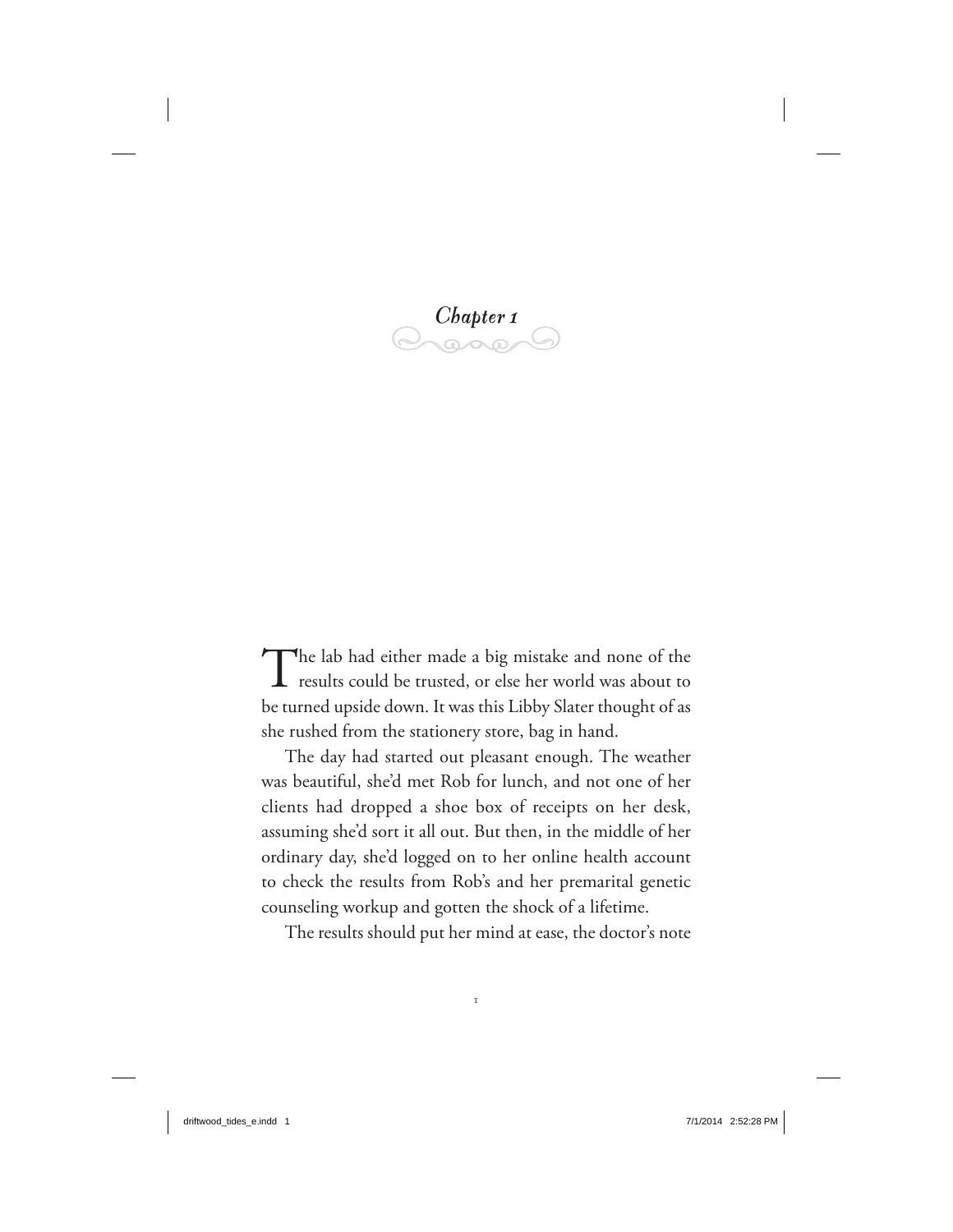read, but they did just the opposite. Although her fiancé was a carrier for cystic fibrosis, the disease that had taken the life of his younger sister, Libby was not. This was good news, because apparently it took two to tango. Other than that, all the results were a very positive negative. She would have been relieved if it weren't for her blood type, listed innocently along with the rest of the results: A positive, which wasn't positive at all. Both of her parents had O blood types, and two Os couldn't produce an A child. It had to be an error. Had to.

The screech of sirens ripped Libby from her thoughts. Hunching, she slapped her free hand over her ear and waited for the pulsating red lights to pass. Two city blocks later, her ears were still ringing.

A bus with a giant cell phone carrier ad scrolled across it, dotted by finger-smudged windows, screeched to a halt in front of an empty bench. Pneumatic doors hissed open and passengers hurried off so fast they were almost a blur. After the last passenger filed past, she stepped off the curb to cross the street.

She assumed the approaching cab would stop, or at least not accelerate, but she assumed wrong. Jumping back onto the concrete, she felt a whoosh of exhaust part her long hair. In lieu of an apology, the driver screamed as he flew by. Although she couldn't decipher what he said, the vulgar hand gesture he thrust out the window gave her enough of a clue.

Soon her heartbeat returned to normal, and traffic broke just long enough for her to make a run for it. Having crossed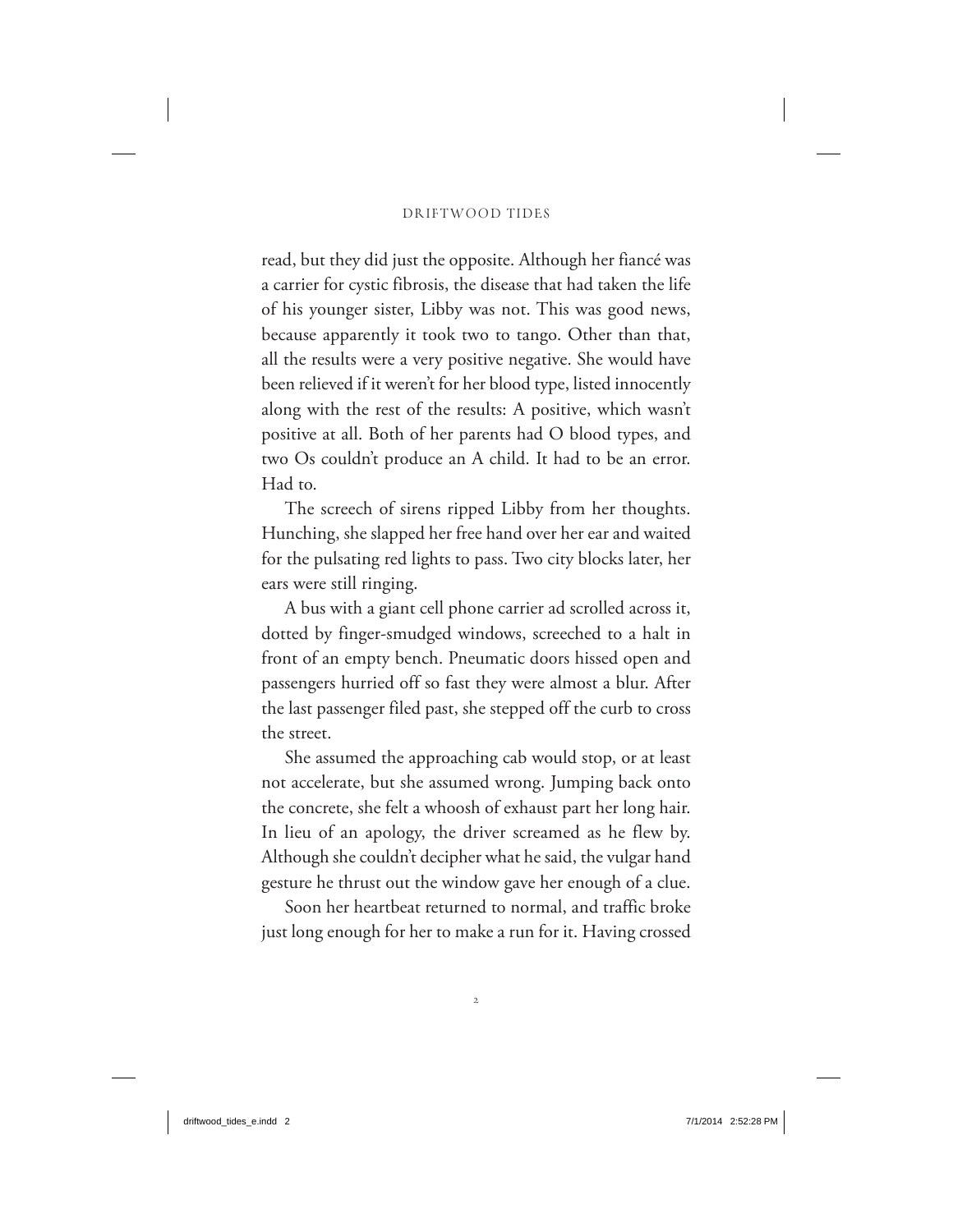GINA HOLMES

the one-lane freeway of death, life and limb intact, she stepped again onto the relative safety of the sidewalk.

As she trudged forward, she could practically taste the tiny particles of soot and smog falling on her like mist, and couldn't help but wonder if breathing them in was making the inside of her lungs look like a coal miner's.

At last she reached her mother's brownstone. It was unfathomable that Caroline had paid almost a million dollars for what basically amounted to an old row home, even if it was located on the so-called Park Avenue of Casings.

Although the city was located in North Carolina, Casings was about as un-Southern as a city below the Mason-Dixon Line could be. This muggier, less-sophisticated parody of New York was a place she'd vowed to escape the second she graduated from college. Of course, that was before she fell in love with a man who just happened to be as dedicated to his job here as he was to her. She tightened her grip on the bag of wedding invitations she carried and couldn't help but smile at the thought of spending forever with the love of her life. But first they needed to survive this fiasco her mother called a wedding.

She climbed the brick stairs and peered over her shoulder, checking to be sure a mugger hadn't sneaked up behind her before unlocking the door. Inside, the foyer stood dark except for a rectangle of sunlight streaming down from the stainedglass transit window above. The flip of a switch flooded the hall in artificial light.

"Elizabeth?" Caroline's shrill voice echoed from the dining room. "You're late."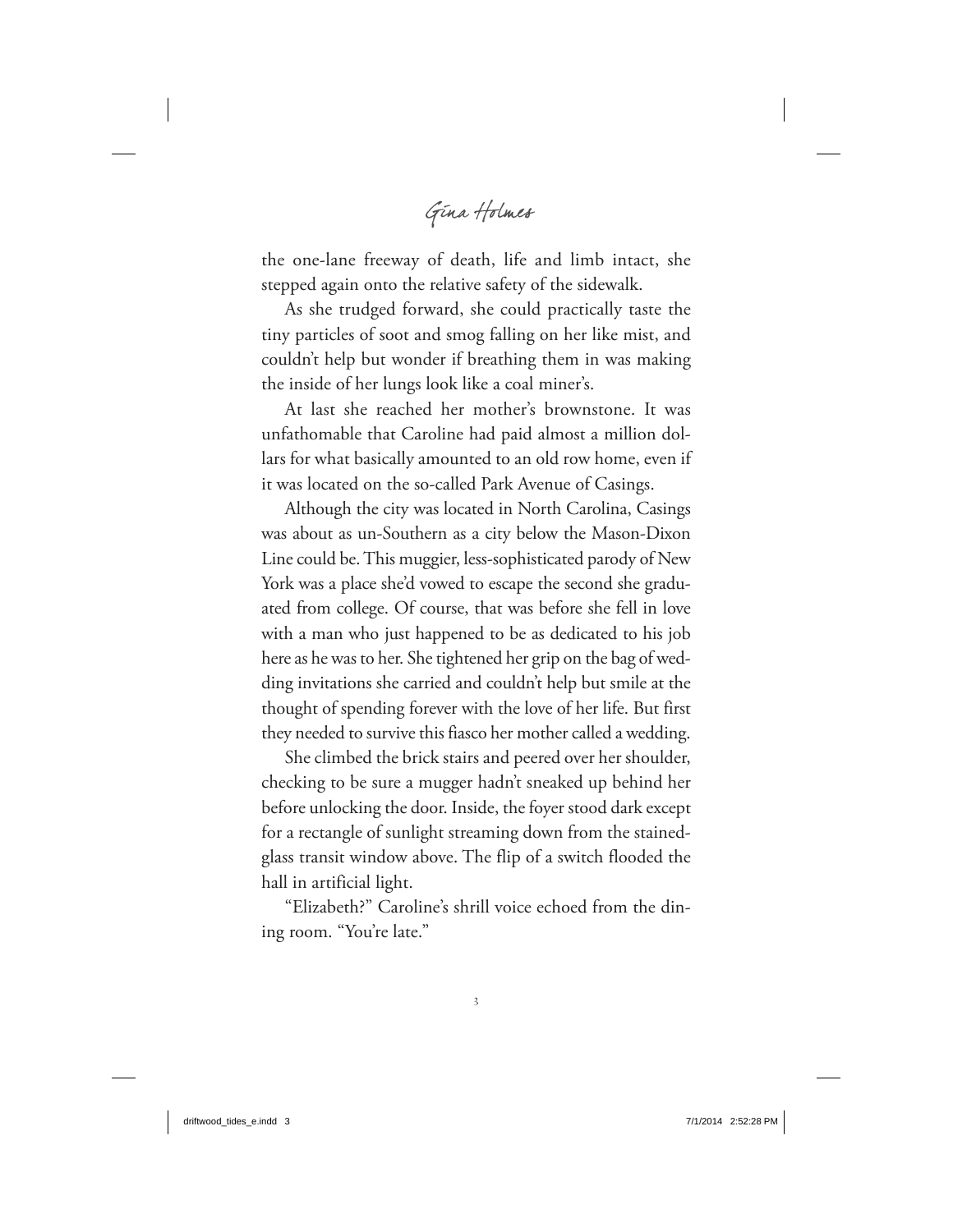Libby rolled her eyes. "I had to pick up the extra invitations," she said, not quite loud enough for her mother to hear. Though, really, it wouldn't matter if she yelled it; the only person her mother listened to was herself.

Her Danskos thumped against the marble floor as she made her way through the corridor and into the dining room. Caroline sat at the long table with a stack of invitations tall enough to invite the entire state. The fact that she'd called Libby at work to tell her to pick up yet more invitations didn't bode well for Libby's vision of a quaint ceremony.

"It's positively barbaric to be doing this ourselves," Caroline said. "They have companies that take care of these things."

It was all Libby could do not to delve right into an interrogation about her questionable blood type. It was probably a mistake, but just in case, she didn't want to put Caroline on the defensive and get stonewalled before she got to the bottom of it.

She sighed as she hung her purse on the back of the chair. "So you've said. And as I've said, I want to know who's coming to my wedding, and I want to be the one who invites them." She eyed the invitations dubiously.

"You don't trust me?" Caroline asked in a sarcastic tone, but her expression was without humor. They both already knew the answer. "We could at least have hired a calligrapher to make them look pretty. Handwriting was never your best subject."

Libby gave her mother a dull look as she took a seat across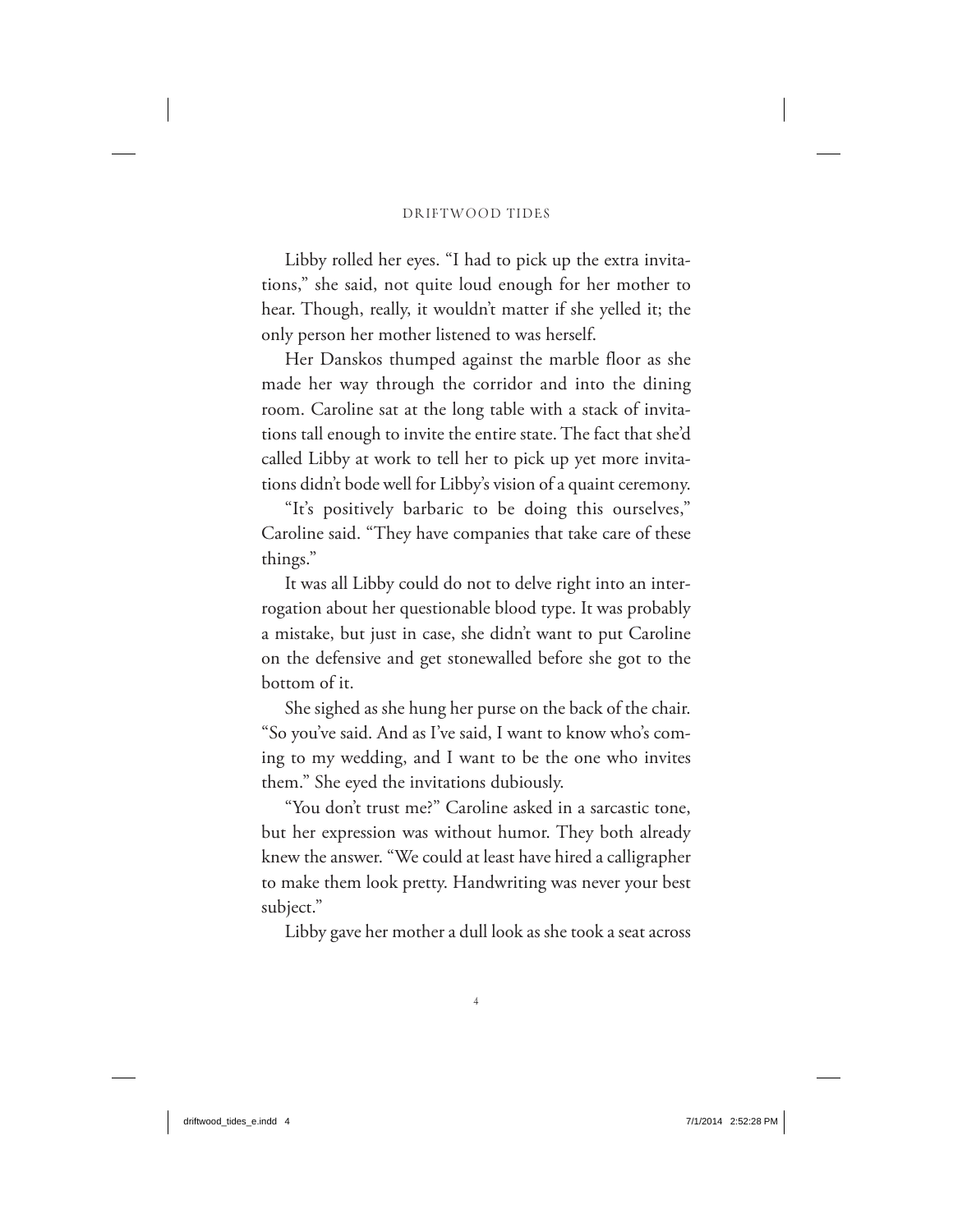GINA HOLMES

from her. She hadn't realized how sore her feet were until she was finally off them. She kicked off her clogs and stretched her socked feet. "If I left it up to you and the Internet, my only guests would be the who's who of Casings." None of whom would be in the who's who of her small circle of friends.

A bottle of opened champagne sat in the middle of the table along with two crystal flutes. Caroline slid her tennis bracelet back on her wrist, then reached for the bottle and poured herself a glass. When she picked up the second, Libby shook her head. "Nice try."

Caroline huffed and flipped her blonde hair over her shoulder, revealing a dangling diamond earring—most likely another bauble from one of her long list of admirers. "I just thought it would be nice to celebrate a little while we work."

"No," Libby said. "You thought it would be nice to get me a little tipsy so you could sneak more of your debutante friends onto the guest list."

Caroline brought the champagne to her lips and sipped. "You certainly do think the world of me." She set her glass down and picked up a fountain pen. "Please tell me you didn't park that piece of junk out front."

Libby felt her cheeks flush in anger, but certainly not in surprise, at her mother's superficiality. "No, Caroline. I took a cab to the stationery store, then walked three blocks and almost got run over, all so the snobs you call neighbors wouldn't know your daughter drives a Jeep."

It was Caroline's turn to roll her eyes. "A Jeep from this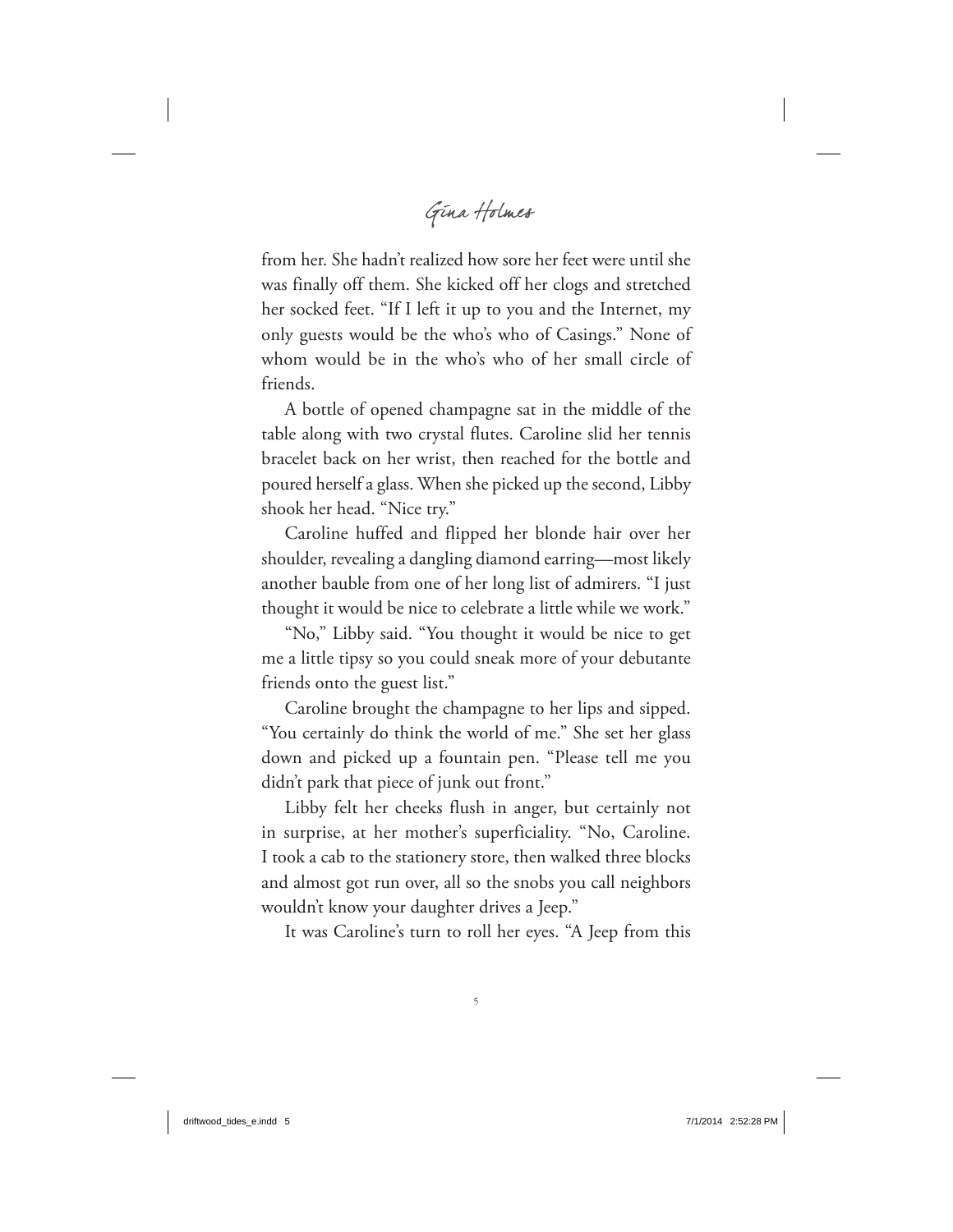century would be fine. Honestly, Elizabeth, you make enough money to afford something less dilapidated. I saw an Audi that you would look so—"

"Stop. Just stop," she said, swallowing the indignation. She'd already fought with her mother three times this week, and what had it accomplished? Nothing but two sleepless nights and a headache. Caroline was always going to be Caroline, and she *was* paying for the wedding, after all. Something Libby had told Rob they never should have agreed to for this very reason. Besides, there were bigger fish to fry tonight.

She reached into her purse, bypassing the test results, and pulled out her guest list. Holding her breath, she set the list of names down on the table and slid it across to her mother like a lawyer offering up a settlement. "I went through this last night, and—"

"I have my own list," Caroline said coolly as she glanced at her. "Don't look so glum. I took your requests into consideration."

*Requests?* Libby thought. *What a joke.* It was going to be the biggest day of her life, and she had no more say in who was going to be there than the caterer did. "Is Rob at least on your roll?"

Unfazed, Caroline ran a manicured nail slowly down Libby's list, pausing every so often to consider a name. "Don't be smart with me, young lady. It's my hard-earned money paying for every plate."

Libby looked away, disgusted. If she had the ceremony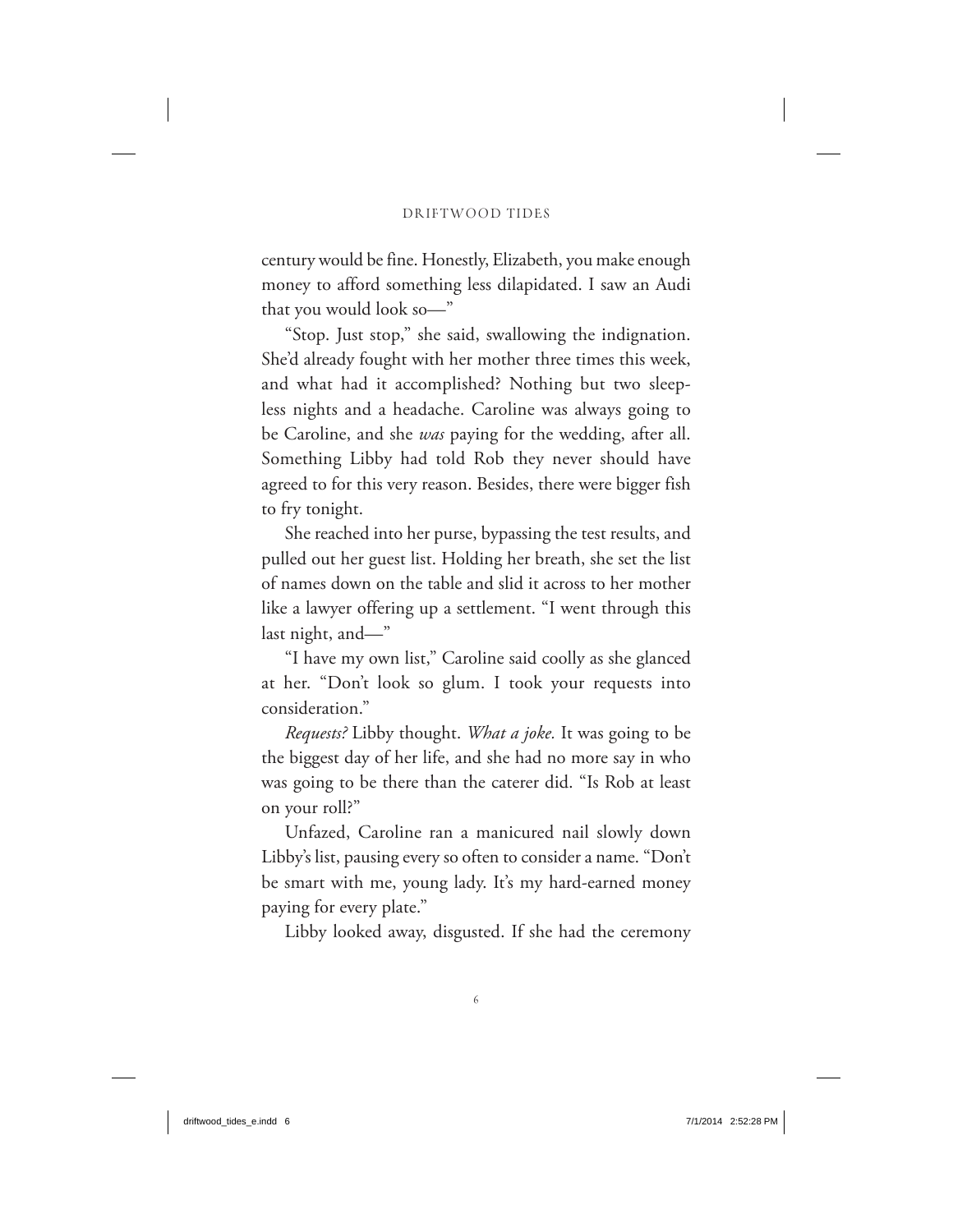GINA HOLMES

she wanted, she wouldn't need Caroline's money to pay for it. Caroline wanted the wedding she never had, and through her only child, she was finally going to get it. It wasn't fair; but then, as Rob always said, life wasn't.

"I don't recognize half these people," Caroline said as her finger slid to the bottom of the page.

An all-too-familiar pain began to throb behind Libby's left eye. The sooner this wedding was over, the better. "Of course you don't, because they're my friends, not yours."

Shaking her head, Caroline sighed. "Fine, we'll add them to the master list, but just so you know, this brings the guest count to three hundred."

*"Three hundred?"* Libby heard herself shriek. "I said I wanted a small wedding."

"It was *going* to be smallish," Caroline said, "but here you've gone and brought me another fifty names. Whose fault is that?"

Covering her face, she took a deep breath, willing herself not to cry. Two more months of this. That was it. She could do this, she told herself. For Rob, she could do most anything.

"Fine," Caroline said after a few seconds of uncomfortable silence. "I'll just cut out the DA's office, but if you get into any legal trouble, you're on your own."

Libby looked over her fingertips. "Why would I—? Never mind." She reached into the stationery bag and pulled out a sheet of the fancy return labels they'd chosen for the invitations. At least she could get started sticking those on. Any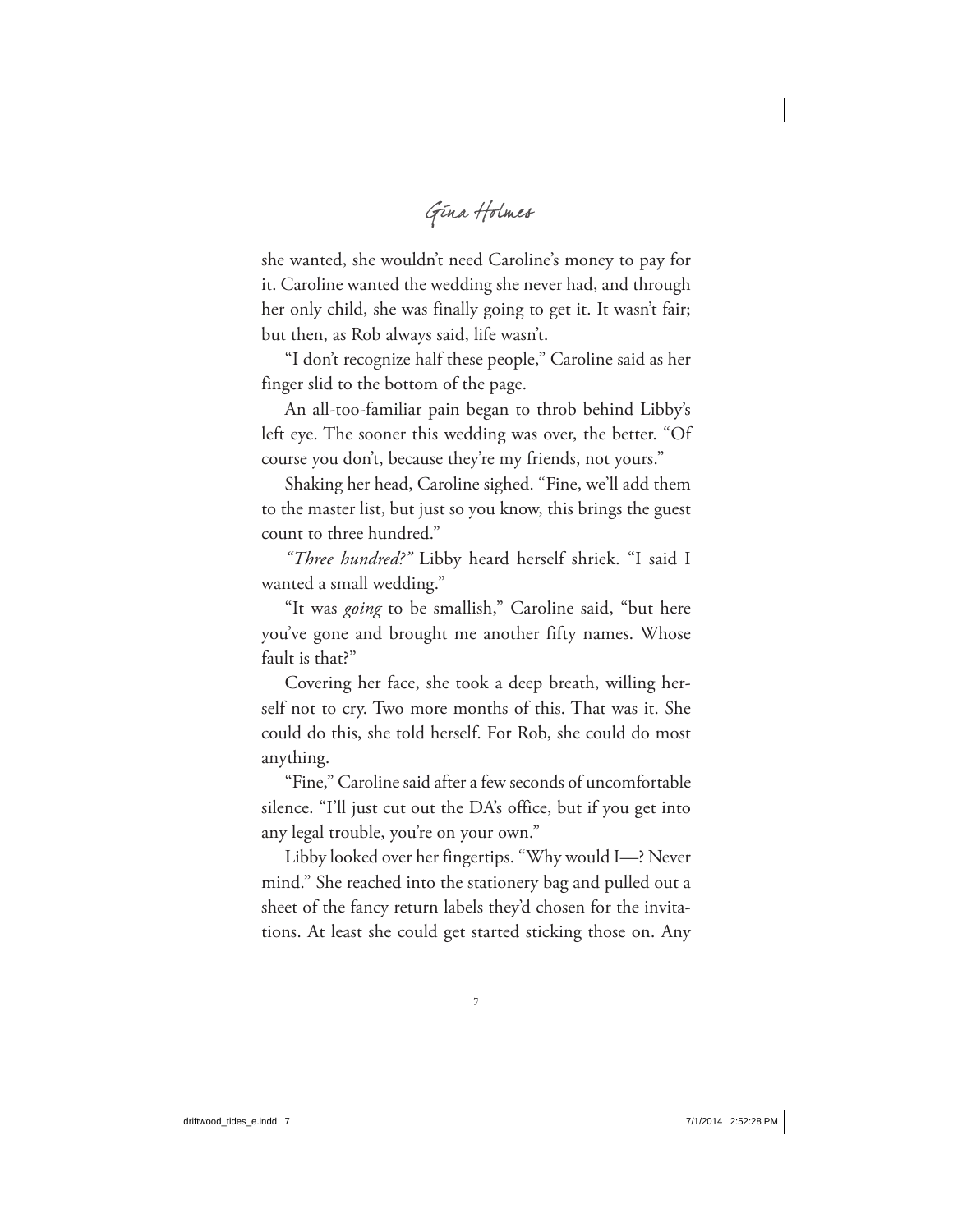progress was better than none. Her phone rang, and she grabbed her purse off the chair, riffling her hand blindly through it. By the time her fingers touched the phone, the ringing stopped. As expected, her call log showed Rob's number.

"What's he want now?" Caroline asked, sounding more perturbed than usual.

Finally, the perfect segue. Keeping her tone as neutral as she could, Libby decided this was as good a time as any. "We had our genetic counseling, and the results were posted today. I was supposed to tell him what they—"

"Genetic counseling?" Caroline raised a barely visible eyebrow.

"You know Rob's sister, Heather, died from cystic fibrosis."

Caroline downed the rest of her champagne and reached for the bottle. "Rob had a sister?"

She couldn't tell by her mother's blank expression if she was just trying to get her goat or if she really was that oblivious. "That disease is hereditary. He wanted to make sure we weren't both carriers for it or anything else we could pass on to our future children."

Caroline finished filling her glass and set the bottle down with a clank. "And?"

"Rob's a carrier; I'm not."

"Of course you're not."

"But I did find out my blood type—A positive." She held her breath as she waited for her mother's reaction to the bombshell she'd just dropped, but Caroline had already lost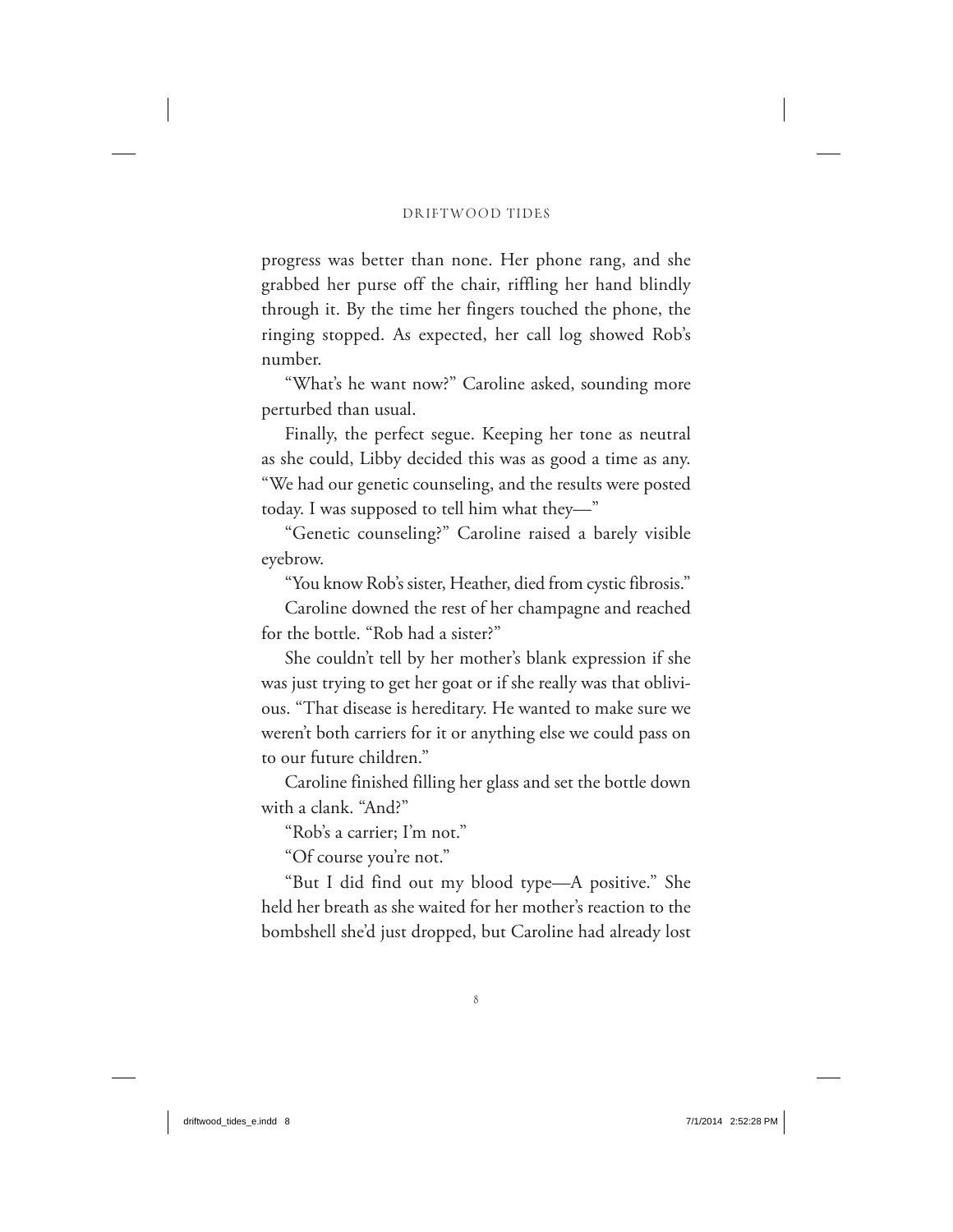GINA HOLMES

interest and started writing names on the front of the invitation envelopes.

"That's good to know," she mumbled.

Directing her nervous energy toward something productive, Libby began working like an assembly line, carefully affixing address labels to the top left corners of the envelopes. "Yes, it is." She finished her stack, slid it to the right, and grabbed another. "Did you and George get genetic testing before you had me?"

Caroline shook her head as she worked. "They didn't really do that when I was . . ." Her voice trailed off. She never could bring herself to say the word *pregnant*, as if the thought of Libby inside her was too repulsive. Unless, of course, Libby hadn't been inside her after all.

"Your blood type is O positive like Rob's, isn't it?" Libby asked as nonchalantly as she could.

Caroline finally finished scrolling out the first invite. At the speed she was working, it was shaping up to be an excruciatingly long night. "That's *all* we have in common." Caroline could barely stand Libby's fiancé, but Libby tried not to take it personally. After George had abandoned them, Caroline pretty much hated all men equally. "How do you know my blood type, anyway?"

"I pay attention."

Caroline squinted at her.

"Wallet," Libby said, sliding another small stack of envelopes over to the finished pile. "You gave blood that one time, and you still carry the donor card." *So everyone can see*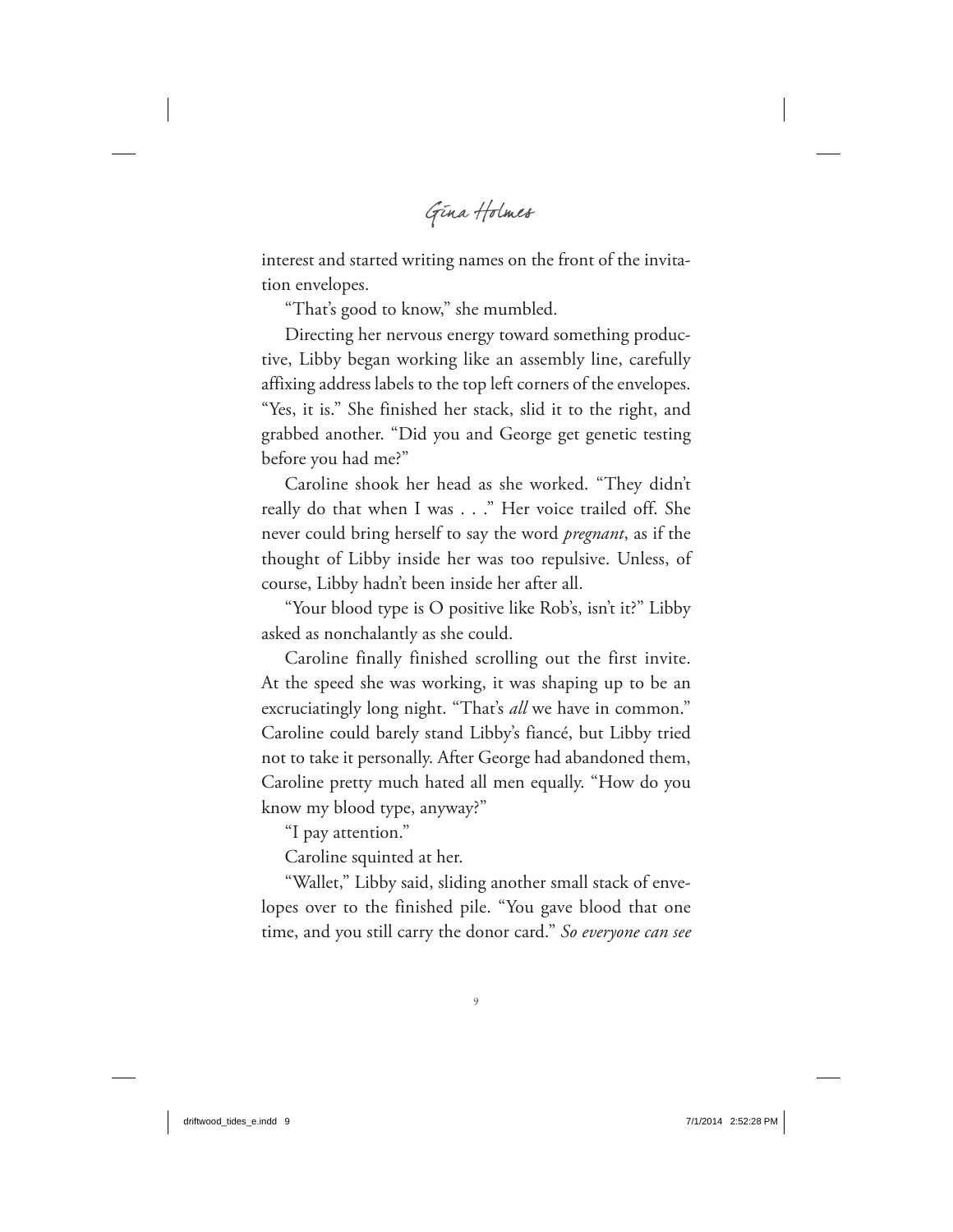*how fabulously altruistic you are,* she wanted to add. She carefully peeled another label off the plastic sheet and pressed it onto an envelope. "George's dog tags say he's O positive too." For reasons she didn't know, she still kept her father's dog tags tucked away in her jewelry box. The military must have made a mistake. Lucky for him, he never got injured enough to need blood.

"I don't know what his dog tags say. I thought I threw those out with the rest of his junk." Caroline checked the first name off her list with a satisfied smile. "I just know his blood type is the same as mine because he donated for my hysterectomy."

That was it, then; the geneticist had gotten her results wrong. They'd just spent nearly a thousand dollars for results they couldn't trust. Rob was going to be ticked.

Caroline set her pen down and furrowed her brow in Libby's direction. "Why are you interested in everyone's blood type?"

Libby curled her toes. "Two O parents can't have an A child. It's impossible."

Caroline's face turned as white as the tips of her French manicure.

It was in that moment that Libby's life flashed before her eyes . . . and she knew.

The baby books with no pictures of Caroline pregnant. Her mother's claim that she'd lost not only her baby bracelet, but also the umbilical clamp and crib card. Was this why she hadn't minded when, as a preteen, Libby had defiantly taken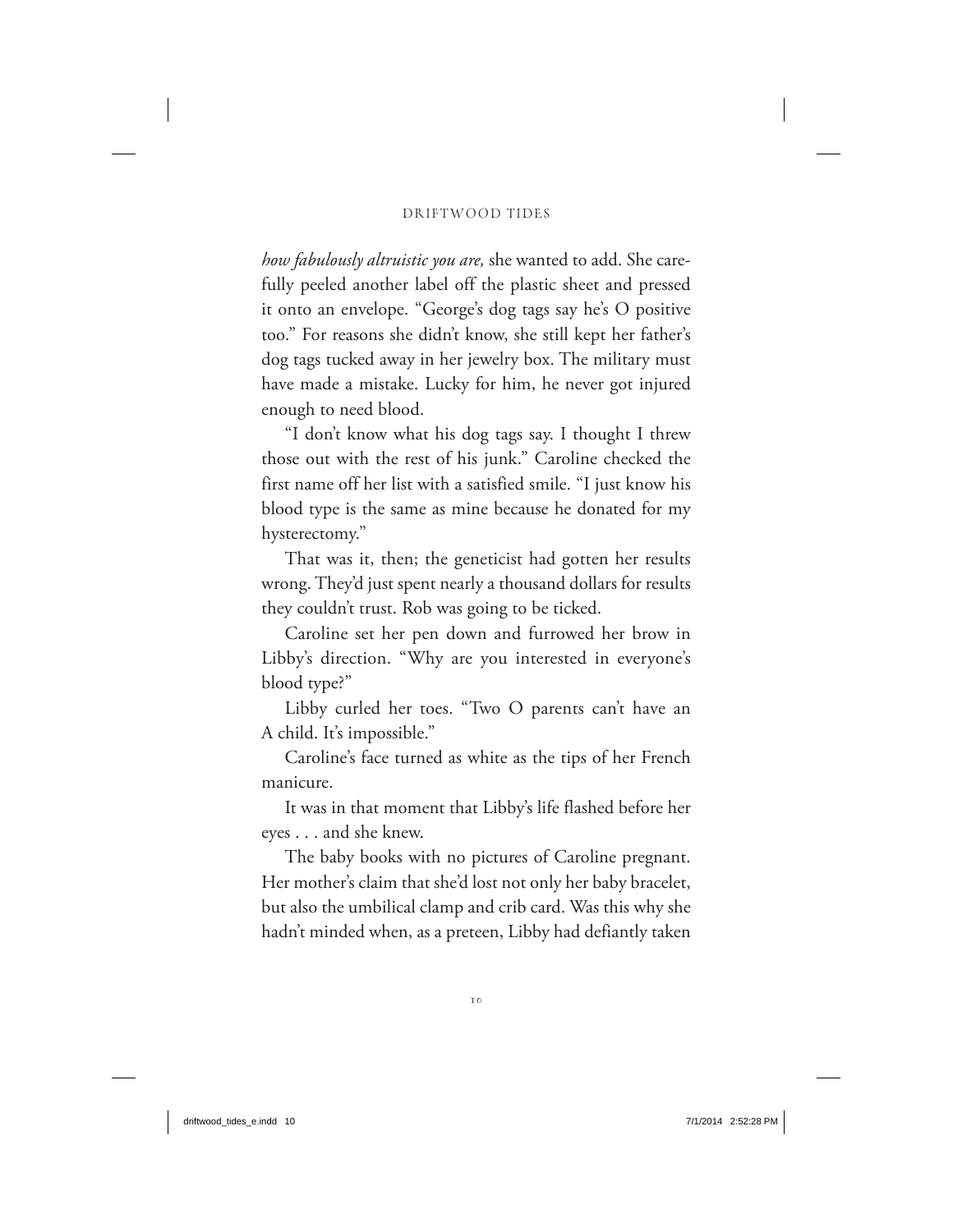GINA HOLMES

to calling her by her first name? "Why didn't you tell me?" was all she could manage around the boulder in her throat.

Caroline put on a plastic smile. "Tell you what?" she asked, her voice cracking under the facade. "Don't be silly. The lab made an error. That's all." She was usually such a good liar.

"Fine," Libby said coldly. "I'll get another test tomorrow."

Caroline's expression hardened. "Why can't you ever leave well enough alone?"

Before Libby could answer, Caroline left the dining room in stony silence.

So that was it? She didn't even have the decency to acknowledge the elephant in the room. Typical. Libby walked to the kitchen, poured herself a glass of water, and downed it like a shot, trying to decide what would give her the fastest escape—calling Rob to pick her up or a cab.

Before she could make up her mind, Caroline returned, her spiked heels clicking sharply against the wood floor. She closed her eyes and handed Libby a stack of papers.

Glancing down at the raised seal on the top document, Libby tried to process the unfamiliar names typed neatly on the lines.

With her arms crossed, Caroline tapped her nails against her tanned arms. "Say something . . . please."

When Libby's gaze fell on the birth date—her birth date—her mouth went dry again.

After parting her thin, red lips, Caroline closed them without saying a word. It may have been the first time Libby had ever seen her mother speechless.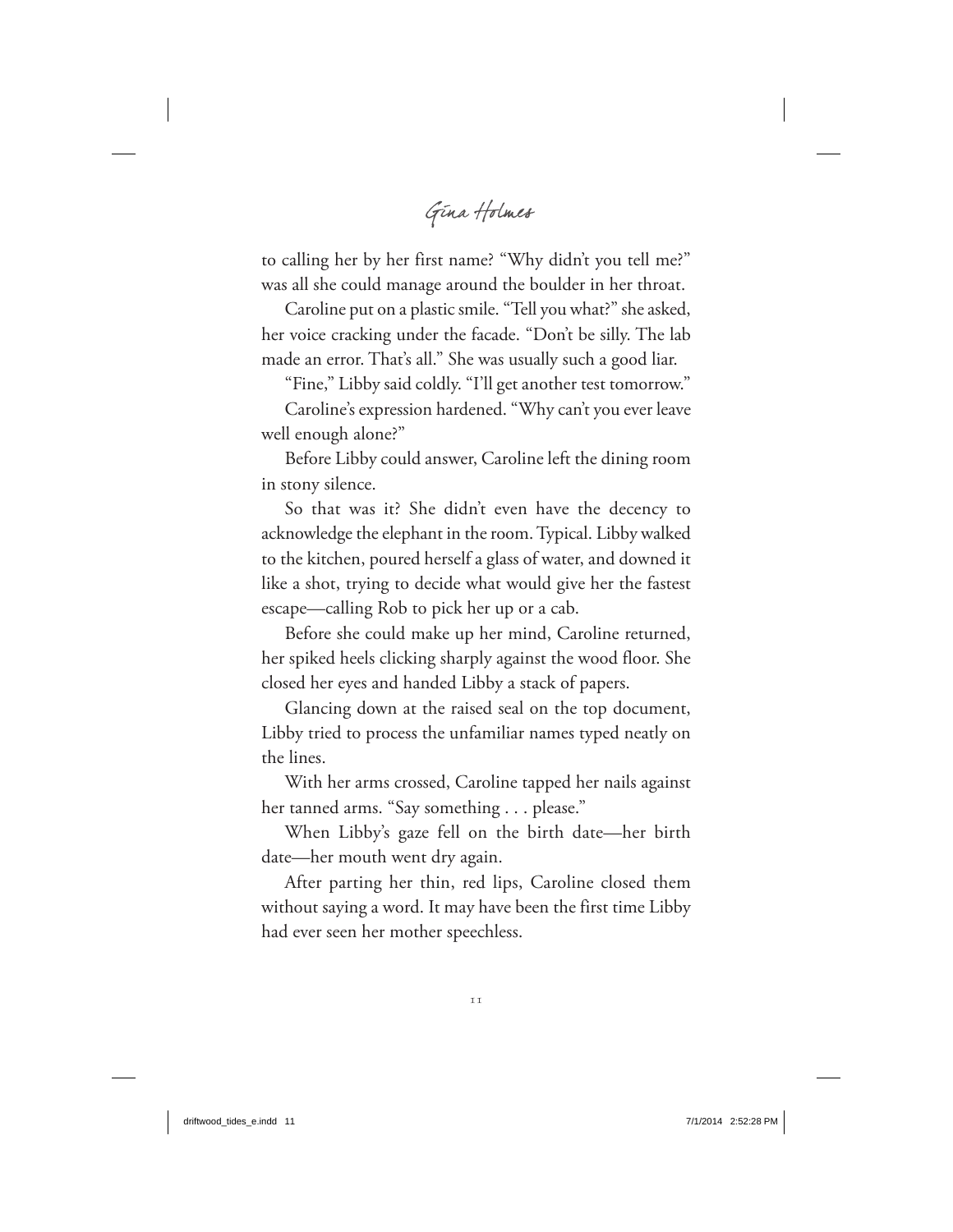Caroline strode to the kitchen window and pulled open the roman shade. Sunlight flooded the room, casting her face in harsh light, which gave up every fine line. "With you getting married soon, I guess it was about time anyway. I thought about telling you when you turned eighteen, but . . ." Her voice began to crack. "But I chickened out. I was just so afraid you'd find your real parents and you'd . . ." She said more, but all Libby could focus on was the adoption papers she held.

The smell of Caroline's perfume wafted by, and suddenly Libby felt as though she might vomit. The hand that held the papers dropped to her side, while her other hand covered her mouth. This was real. This was really happening.

"I actually thought you should grow up knowing, but your father . . ." Caroline looked out the window, suddenly interested in the Pathfinder pulling into the neighbor's driveway.

Libby's father had left them when she was four. It seemed like only yesterday he had sat her on his lap and, with tears in his eyes, told her to be a good girl and look after Caroline. She thought he was just going to the store and couldn't figure out why he was being so melodramatic about it. She'd tried to fill the void with friends, sports, and of course Rob. But not a day went by that she didn't feel the absence of a daddy in her life. No wonder he'd had no qualms about abandoning his daughter . . . because she hadn't really been his daughter.

"I'm adopted," she said, more as a statement than a question. The brownstone had always been stuffy, but at that moment the air felt as heavy as the news being dropped.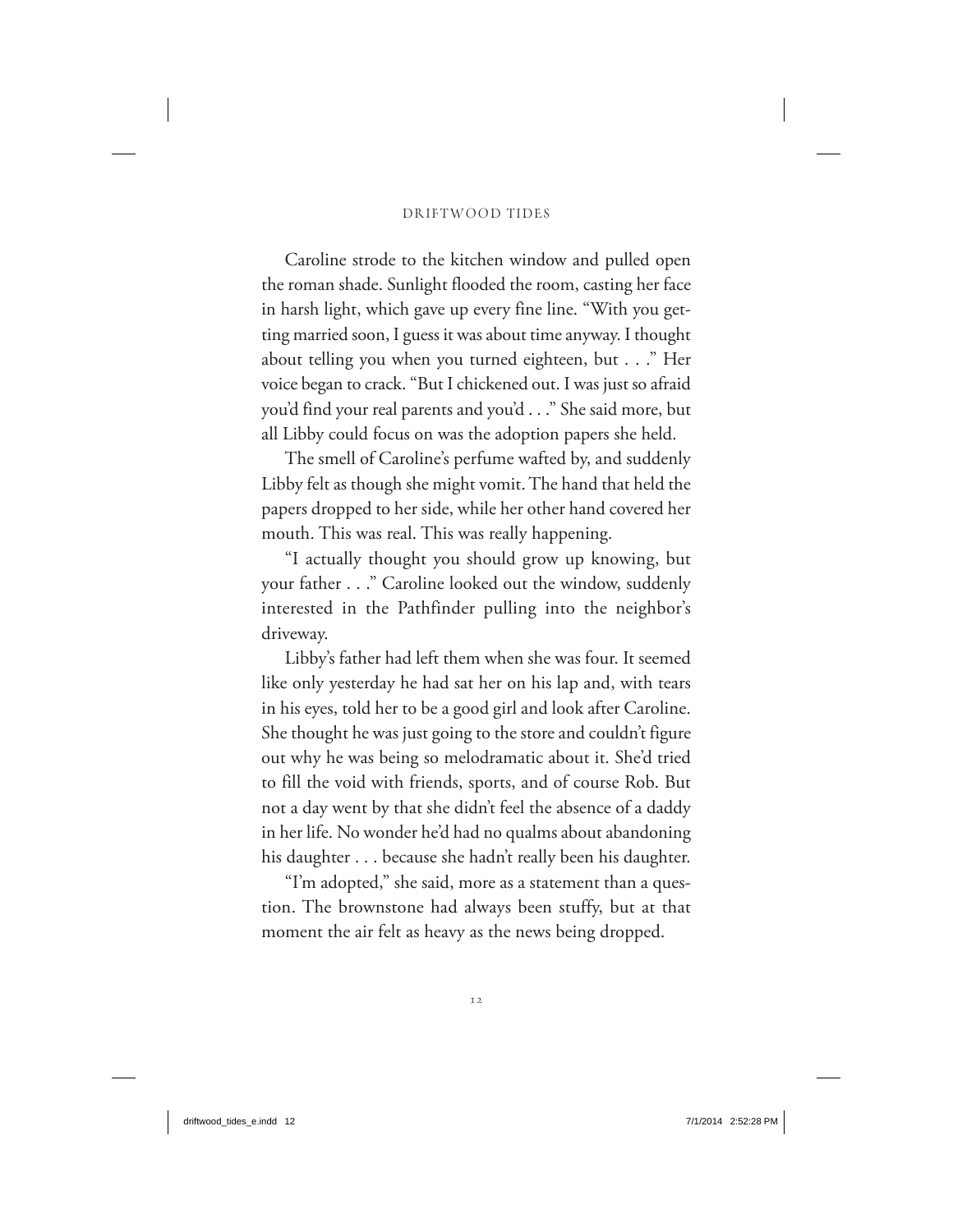GINA HOLMES

So it was true after all. She shouldn't be surprised. She and Caroline couldn't have been more different. She and all of her family, really. In a gene pool full of girly girls and countryclub men, she had always been the black sheep, preferring cutoff shorts and catching frogs to debutante parties and Gucci bags. They had never gotten along. And now it made sense why. They weren't cut from the same cloth.

What would have brought relief in childhood felt heavy and cold now. Caroline was far from a storybook mother, but she was all Libby had ever known. Feeling unsteady, she leaned against the counter. She thought she was on the verge of tears until she heard herself laugh.

Caroline whipped around. "There's nothing amusing about this, Elizabeth."

She knew the laughter was inappropriate, especially since she wasn't feeling happy in the least—confused maybe, scared, angry . . . and sad. Very, very sad.

Her laughter slowly died as she searched Caroline's eyes for any sign this all might be some sort of terrible joke. But Caroline didn't joke.

Her gaze darted back to the adoption papers—*her* adoption papers—and her biological mother's name: Adele Davison. The place where her father's name should have been was conspicuously blank.

"Who's my father?"

Caroline licked her lips nervously and slowly shook her head.

The child's name—*her* name—had been Grace. And she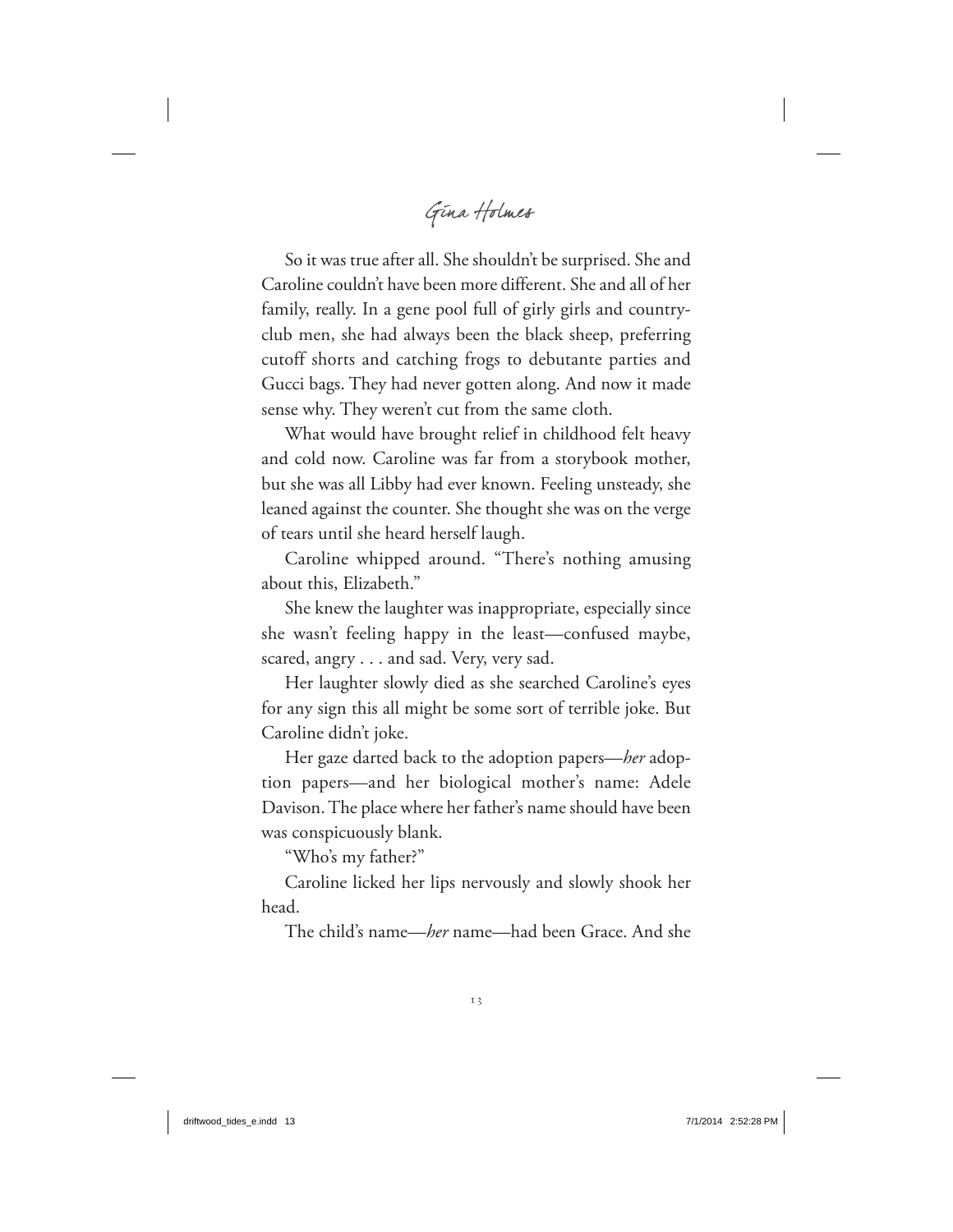had been born in Wilmington, North Carolina, not Casings as she had always believed. Her head swam as she tried to process the fact that nothing was what she thought it was. Not even herself.